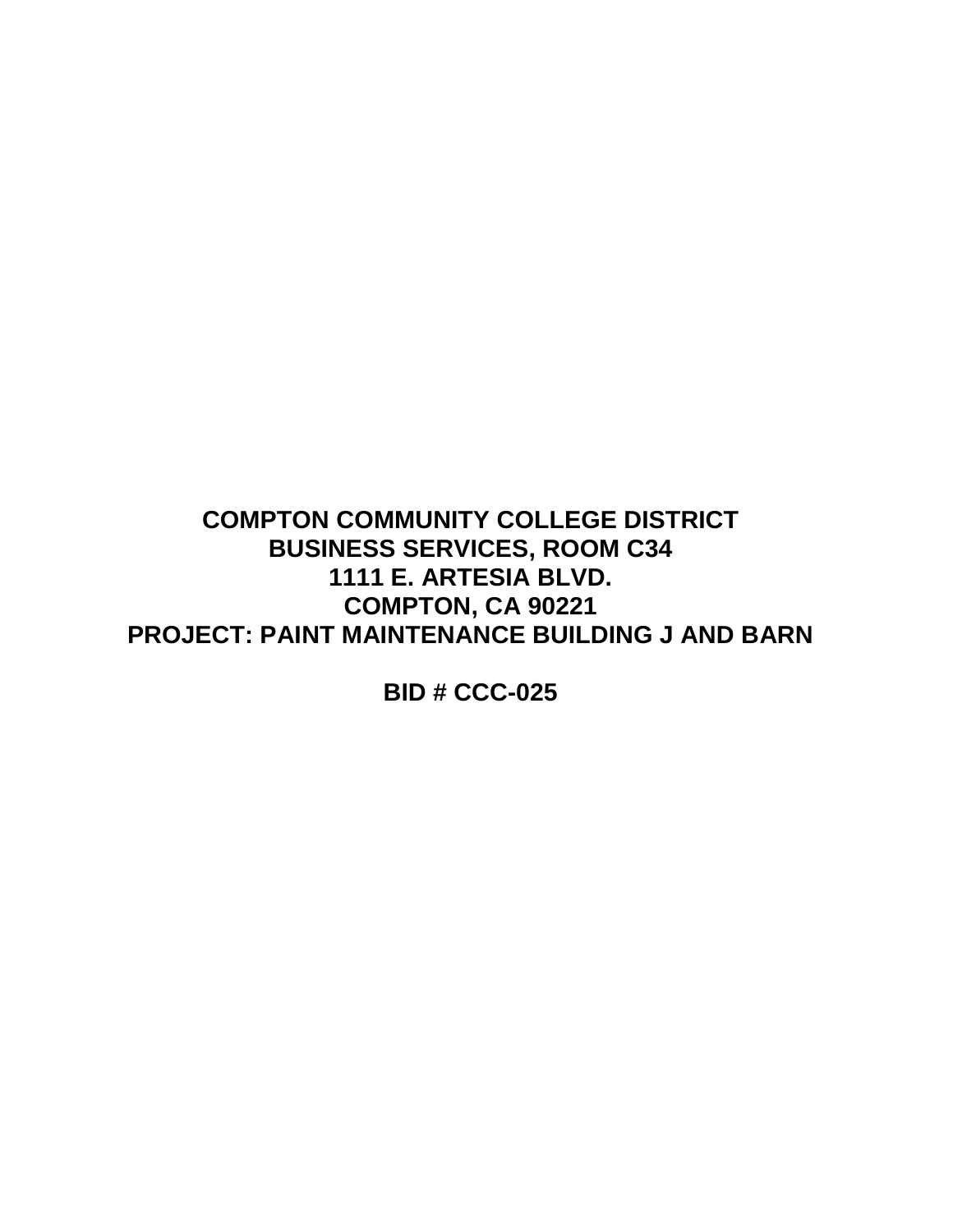# **Table of Contents**

# **Bidding and Contract Documents**

| Exhibit A: Specification - Painting 09900 (10 pages)                                                                                                                                                                                                                                     |  |
|------------------------------------------------------------------------------------------------------------------------------------------------------------------------------------------------------------------------------------------------------------------------------------------|--|
| <b>Exhibit B: Sample Contract/Agreement (15 pages)</b>                                                                                                                                                                                                                                   |  |
| Forms to be completed or furnished by successful bidder only:                                                                                                                                                                                                                            |  |
| <b>Agreement</b><br><b>Workers' Compensation Certificate</b><br><b>Payment Bond</b><br><b>Performance Bond</b><br>Certificate of insurance (provided by insurance company)<br>(Required within ten (10) days after award)<br>Any other documents or proof requested in the bid documents |  |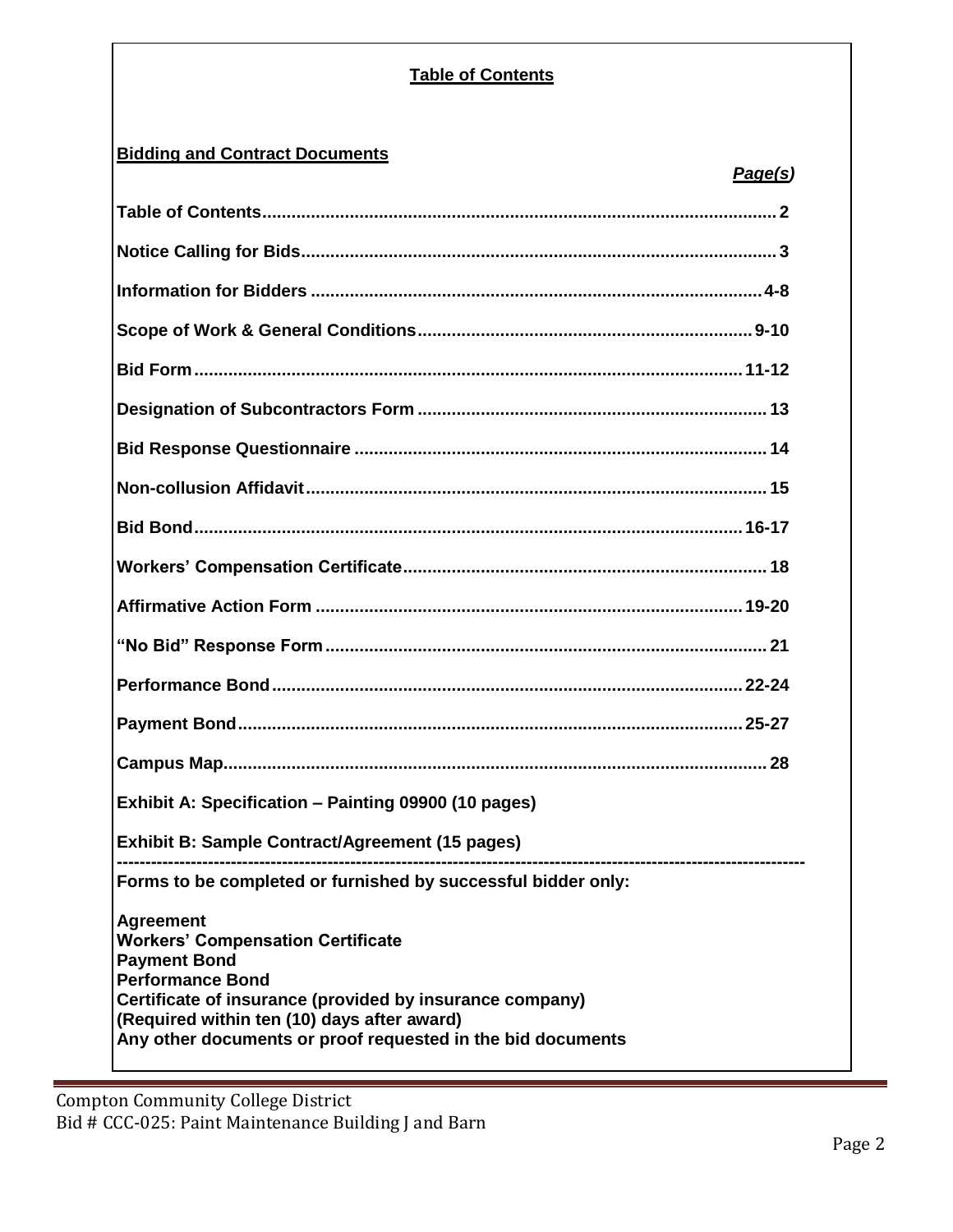## **NOTICE CALLING FOR BIDS**

| <b>DISTRICT:</b>                                                         | <b>COMPTON COMMUNITY COLLEGE DISTRICT</b>                                                                                          |
|--------------------------------------------------------------------------|------------------------------------------------------------------------------------------------------------------------------------|
| <b>PROJECT DESCRIPTION:</b>                                              | <b>BID# CCC-025: PAINT MAINTENANCE BUILDING J AND BARN</b>                                                                         |
| <b>LICENSE REQUIREMENT:</b>                                              | C <sub>33</sub> or B License                                                                                                       |
| <b>MANDATORY JOB WALK:</b>                                               | FRIDAY, MAY 22, 2015 @ 10:30 AM in Compton CCD's Maintenance<br>Building J North Yard (see northwest end on campus map-page<br>28) |
| <b>LAST DATE/TIME FOR</b><br><b>SUBMITTAL OF</b><br><b>BID PROPOSAL:</b> | FRIDAY, MAY 29, 2015 @ 4:00 PM                                                                                                     |
| <b>PLACE FOR SUBMITTAL</b><br><b>BID PROPOSALS:</b>                      | <b>Compton Community College District</b><br><b>Business Services, Room C34</b><br>1111 E. Artesia Blvd.<br>Compton, CA 90221      |
| <b>RID AND CONTRACT</b>                                                  |                                                                                                                                    |

## **BID AND CONTRACT DOCUMENTS AVAILABLE AT:** [http://district.compton.edu/administration/businessadmin/Bid\\_Proposal\\_Requests.asp](http://district.compton.edu/administration/businessadmin/Bid_Proposal_Requests.asp)

**NOTICE IS HEREBY GIVEN** that the Compton Community College District ("District"), acting by and through the Special Trustee, will receive up to, but not later than the above-stated date and time, sealed Bid Proposals for the Contract for the Work repainting the maintenance building and barn on campus generally described as **Bid #CCC-025: Paint Maintenance Building J and Barn.**

- **Submittal of Bid Proposals**. All Bid Proposals must be submitted on forms furnished by the District prior to the last time for submission of Bid Proposals and the District's public opening and reading of Bid.
- **Bid and Contract Documents**. The Bid and Contract Documents are available at the location stated above for (no charge) per set.
- **Documents Accompanying Bid Proposal**. All information or responses of a Bidder in its Bid Proposal and other documents accompanying the Bid Proposal shall be complete, accurate and true; incomplete, inaccurate or untrue responses or information provided therein by a Bidder shall be grounds for the District to reject such Bidder's Bid Proposal for non-responsiveness.
- **Award of Contract**. The Contract for the Work, if awarded, will be by action of the District's Special Trustee to the responsible Bidder submitting the lowest priced responsive Bid Proposal. If the Bid Proposal requires Bidders to propose prices for Alternate Bid Items, the District's selection of Alternate Bid Items, if any, for determination of the lowest priced Bid Proposal and for inclusion in the scope of the Contract to be awarded shall be in accordance with the Instructions for Bidders. The District reserves the right to reject any or all Bid Proposals or to waive any irregularities or informalities in any Bid Proposal or in the bidding. All Contractors and their subcontractor(s) must be registered with the Department of Industrial Relations per SB 854; and submit proof of registration to District prior to award.

The Special Trustee will consider the bid at the first meeting subsequent thereof.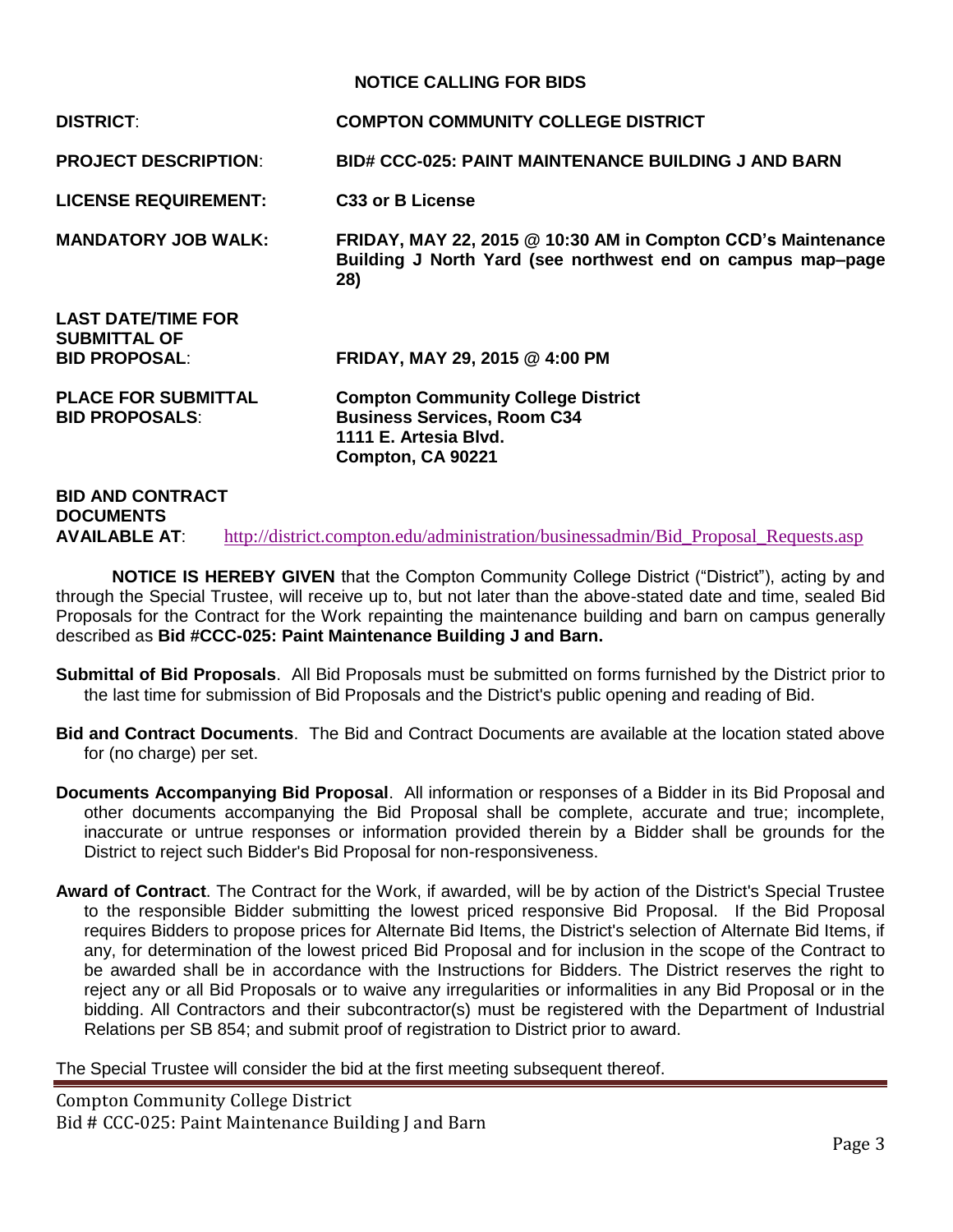# **INFORMATION FOR BIDDERS**

## **Preparation and Submittal of Bid Proposal.**

- a) **Bid Proposal Preparation.** All information required by the bid forms must be completely and accurately provided. Numbers shall be stated in both words and figures where so indicated in the bid forms; conflicts between a number stated in words and in figures are governed by the words. **Submit one original and two copies of the bid proposal.** Partially completed Bid Proposals or Bid Proposals submitted on other than the bid forms included herein are nonresponsive and will be rejected. Bid Proposals not conforming to these Instructions for Bidders and the Notice to Contractors Calling for Bids ("Call for Bids") may be deemed non-responsive and rejected.
- b) **Bid Proposal Submittal**. Bid Proposals shall be submitted at the place designated in the Call for Bids in sealed envelopes bearing on the outside the Bidder's name and address along with an identification of the Work for which the Bid Proposal is submitted. Bidders are solely responsible for timely submission of Bid Proposals to the District at the place designated in the Call for Bids.
- c) **Date and Time of Bid Proposal Submittal.** The District will place a date/time stamp machine in a conspicuous location at the place designated for submittal of Bid Proposals. A Bid Proposal is submitted only if the outer envelope containing the Bid Proposal is stamped by the District's date/time stamp machine; Bid Proposals not so stamped as timely submitted will be rejected and returned to the Bidder unopened. The date/time stamp is controlling and determinative as to the date and time of the Bidder's submittal of its Bid Proposal. The foregoing notwithstanding, whether or not Bid Proposals are opened exactly at the time fixed in the Call for Bids, no Bid Proposals shall be received or considered by the District after it has commenced the public opening and reading of Bid Proposals; Bid Proposals submitted after such time are non-responsive and will be returned to the Bidder unopened.

**1. Documents Accompanying Bid Proposal; Signatures.** The Bid Proposal must be submitted with: Bid Form, Designation of Subcontractors Form, Bid Response Questionnaire, the Non-Collusion Affidavit and Bid Bond. All documents shall be executed by an individual duly authorized to execute the same on behalf of the Bidder.

**Modifications.** Changes to the bid forms which are not specifically called for or permitted may result in the District's rejection of the Bid Proposal as being non-responsive. Bid Proposals must not contain any erasures, interlineations or other corrections unless the same are suitably authenticated by affixing in the margin immediately opposite such erasure, interlineations or correction the surname(s) of the person(s) signing the Bid Proposal. Any Bid Proposal not conforming with the foregoing may be deemed by the District to be nonresponsive. If any Bid Proposal or portions thereof, is determined by the District to be illegible, ambiguous or inconsistent, whether by virtue of any erasures, interlineations, corrections or otherwise, the District may reject such a Bid Proposal as being non-responsive.

**Erasures; Inconsistent or Illegible Bids.** Bids must not contain any erasures, interlineations or other corrections unless each such correction is suitably authenticated by affixing in the margin immediately opposite the correction the initials of the person signing the bid. Any bid not conforming with the foregoing may be deemed by the District to be non-responsive. In the event any bid submitted, or portions thereof, shall be reasonably determined by the District to be illegible, ambiguous or inconsistent, the District may reject the bid as non-responsive.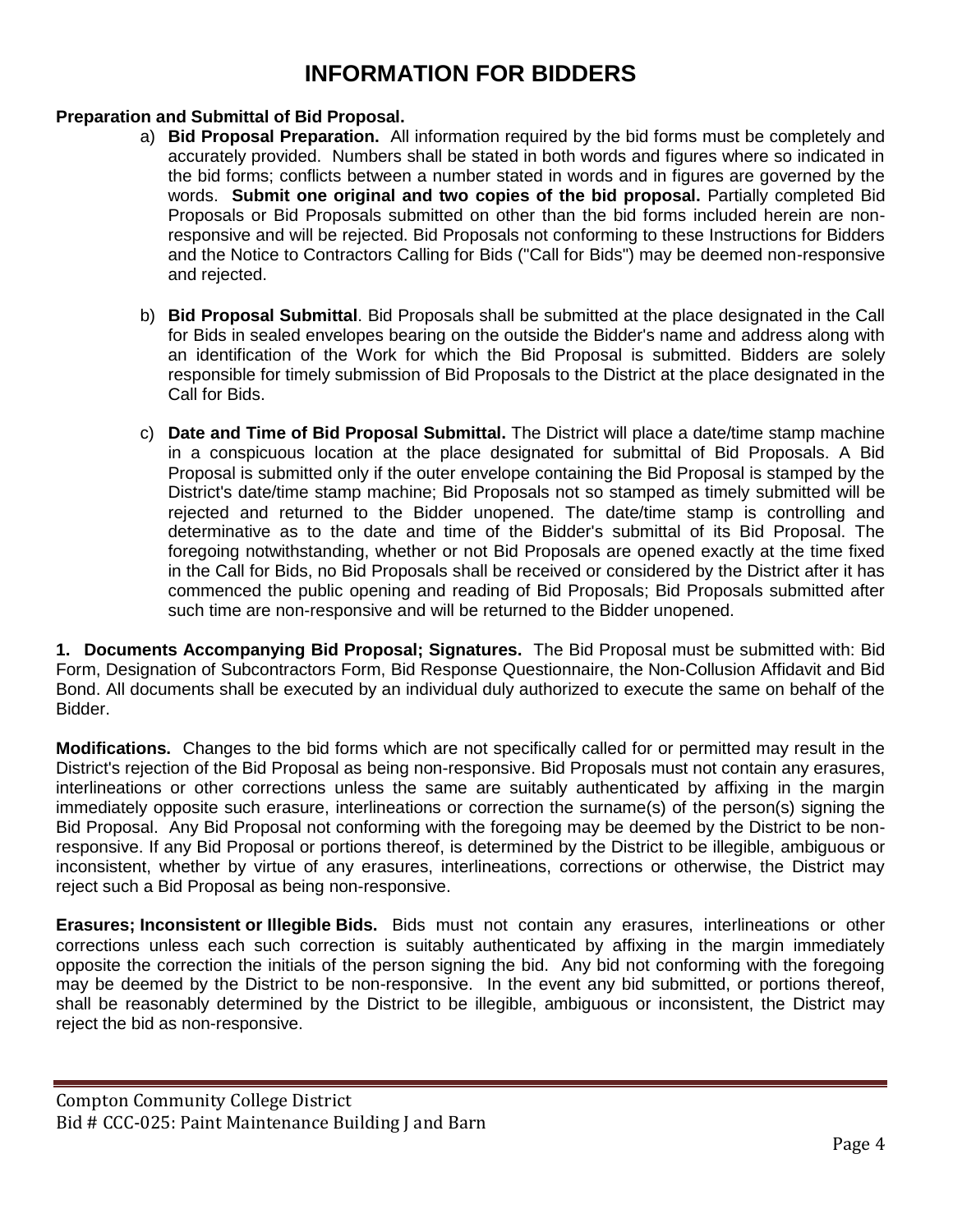**Examination of Site and Contract Documents.** Each Bidder MUST attend the mandatory job walk designated in the Call for Bids. Each Bidder shall at its sole cost and expense inspect the Site to become fully acquainted with conditions affecting the Work and carefully review the Contact Documents; submission of a Bid Proposal is prima facie evidence of such action by the Bidder. The failure of a Bidder to receive or examine any of the Contract Documents shall not relieve such Bidder from any obligation under the Contract Documents. Bids will not be accepted from any Bidder that has not attended the mandatory job walk.

**Withdrawal of Bids.** Any bidder may withdraw its bid either by written or telegraphic request delivered to the District prior to the scheduled closing time for receipt of bids. In the event a bidder submitting a bid shall seek to withdraw its bid, it shall be the sole and exclusive responsibility of the bidder to notify the District of such withdrawal within the time and in the manner set forth above. Any written or telegraphic notice of withdrawal of a submitted bid received after the scheduled closing time for receipt of bids shall not be considered by the District, nor effective to withdraw such bid.

**Interpretation of Drawings, Specifications or Contract Documents.** If the Bidder is in doubt as to the true meaning of any part of the Contract Documents; finds discrepancies, errors or omissions therein; or finds variances in any of the Contract Documents with applicable rules, regulations, ordinances and/or laws, a written request via email to Linda Owens, [lowens@elcamino.edu](mailto:lowens@elcamino.edu) for an interpretation or correction thereof may be submitted to the District. Bidders are solely responsible for submitting to such by **Tuesday, May 26, 2015 @ 5pm**. Interpretations or corrections of the Contract Documents will be by written addendum issued by or on behalf of the District. No person is authorized to render an oral interpretation or correction of any portion of the Contract Documents to any Bidder, and no Bidder is authorized to rely on any such oral interpretation or correction. Failure to request interpretation or clarification of any portion of the Contract Documents pursuant to the foregoing is a waiver of any discrepancy, defect or conflict therein.

**Work.** All work will be done during times that will allow no disruption to the campus. The District will work with the contractor as much as possible. Contractor hours may include weekends. The District will not allow any change orders for overtime or premium in their bids.

**District's Right to Modify Contract Documents.** Before the public opening and reading of Bid Proposals, the District may modify the Work, the Contract Documents, or any portion(s) thereof by the issuance of written addenda disseminated via email to all Bidders who have attended the mandatory jobwalk and obtained the Contract Documents. If the District issues any addenda during the bidding, the failure of any Bidder to acknowledge such addenda in its Bid Proposal will render the Bid Proposal non-responsive and rejected.

**Bidders Interested in More Than One Bid Proposal; Non-Collusion Affidavit.** No person or entity shall submit or be interested in more than one Bid Proposal for the Work; provided, however, that a person or entity that has submitted a subproposal to a Bidder or who has quoted prices for materials to a Bidder is not thereby disqualified from submitting a subproposal, quoting prices to other Bidders or submitting a Bid Proposal for the Work. The form of Non-Collusion Affidavit included in the Contract Documents must be completed and duly executed on behalf of the Bidder; failure of a Bidder to submit a completed and executed Non-Collusion Affidavit with its Bid Proposal will render the Bid Proposal non-responsive.

# **Award of Contract**.

**1.1 Award to Lowest Responsive Responsible Bidder.** The award of the Contract, if made by the District through action of the District's Special Trustee, will be to the responsible Bidder submitting the lowest priced responsive Bid Proposal on the basis of the Base Bid Proposal or the Base Bid Proposal and Alternate Bid Items, if any, selected in accordance with these Instructions for Bidders. Bidder must be a valid C33 or B licensed contractor in the State of California. All Contractors and their subcontractor(s) must be registered with the Department of Industrial Relations per SB 854; and submit proof of registration to District prior to award.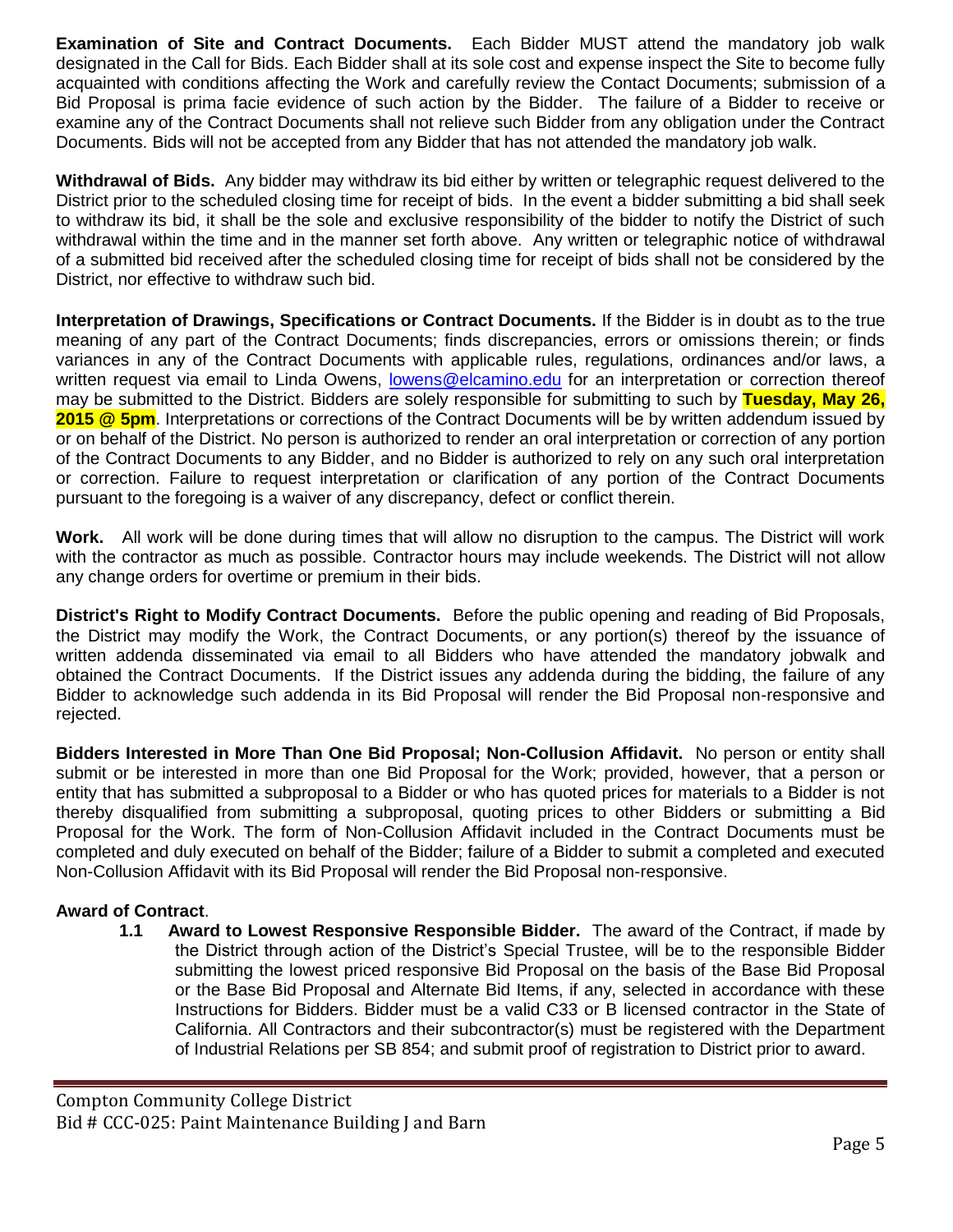- **1.2 Responsive Bidder.** A responsive bidder shall mean a bidder who has submitted a bid which conforms in all material respects, with the bid documents.
- **1.3 Responsible Bidder.** A responsible bidder shall mean a bidder who has the capability in all respects, to fully perform the requirements of the contract documents and the moral and business integrity and the reliability which will assure good faith performance. In determining responsibility, the following criteria will be considered:
	- (i) The ability, capacity and skill of the bidder to perform the work of the contract documents;
	- (ii) Whether the bidder can perform the work of the contract documents promptly and within the time specified, without delay or interference;
	- (iii) The character, integrity, reputation, judgment, experience and efficiency of the bidder;
	- (iv) The quality, availability and adaptability of the goods or services to the particular use required;
	- (v) The ability of the bidder to provide future maintenance and service for the warranty period of the contract, if applicable;
	- (vi) Such other information as may be secured by the District, having a bearing on the decision to award the contract, to include without limitation the ability, experience and commitment of the bidder to properly and reasonably plan, schedule, coordinate and execute the work of the bid documents.

The purpose of the above is to enable the District, in its opinion, to select the bid which is in its best interests.

## **Subcontractors.**

- c) **Designation of Subcontractors; Subcontractors List.** Each Bidder shall submit a list of its proposed Subcontractors for the proposed Work as required by the Subletting and Subcontracting Fair Practices Act (California Public Contract Code ''4100 et seq.) on the form furnished. Each Bidder shall list a subcontractor who will perform Work valued at or greater than one-half of one percent (0.5%) of the amount of the Bid Proposal. If the Bidder awarded the Contract for the Work does not list a Subcontractor for any portion of the Work valued at or greater than one-half of one percent (0.5%) of the Contract Price, the Bidder awarded the contract shall perform all such Work with its own forces; subsequent subcontracting of such Work will not be permitted except in strict conformity with Public Contract Code §4109. The failure of any Bid Proposal to include all information required by the Subcontractors List will result in rejection of the Bid Proposal for non-responsiveness.
- d) **Work of Subcontractors.** All Bidders are referred to the Contract Documents and the notation therein that all Contract Documents are intended to be complimentary and that the organization or arrangements of the Specifications and Drawings shall not limit the extent of the Work of the Contract Documents. Accordingly, all Bidders are encouraged to disseminate all of the Specifications, Drawings and other Contract Documents to all persons or entities submitting sub-bids to the Bidder. The omission of any portion or item of Work from the Bid Proposal or from the sub-bidders' sub-bids which is/are necessary to produce the intended results and/or which are reasonably inferable from the Contract Documents is not a basis for adjustment of the Contract Price or the Contract Time.

**Subcontractor Bonds**. In accordance with California Public Contract Code '4108, if a Bidder requires a bond or bonds of its Subcontractor(s), whether the expense of procuring such bond or bonds are to be borne by the Bidder or the Subcontractor(s), such requirements shall be specified in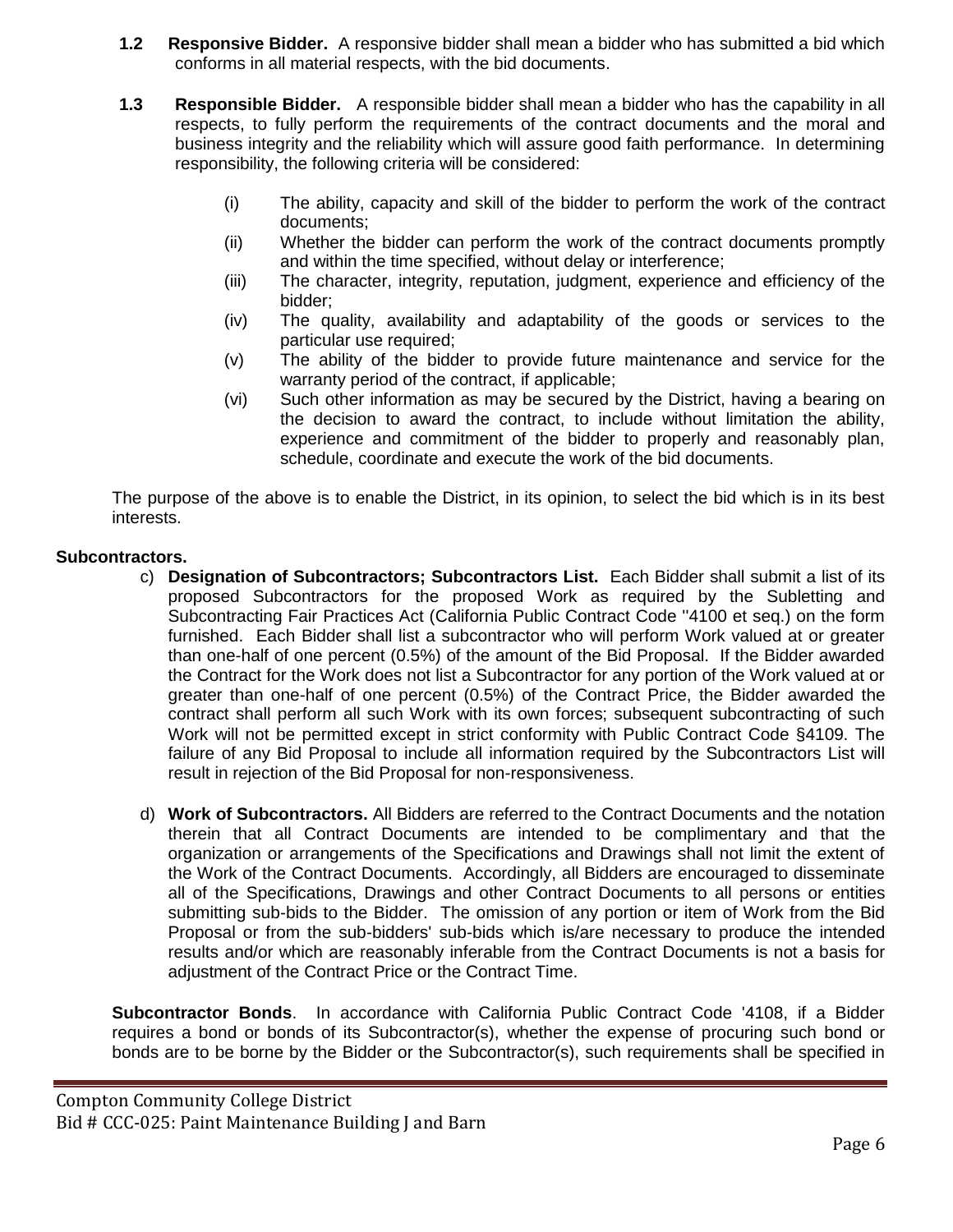the Bidder's written or published request for sub-bids. Failure of the Bidder to comply with these requirements shall preclude the Bidder from imposing bonding requirements upon its Subcontractor(s) or rejection of a Subcontractor's bid under California Public Contract Code '4108(b).

**Workers' Compensation Insurance.** Pursuant to California Labor Code '3700, the successful Bidder shall secure Workers' Compensation Insurance for its employees engaged in the Work of the Contract. The successful Bidder shall sign and deliver to the District the form of Workers Compensation Insurance included with the Contract Documents. The successful bidder shall sign and deliver to the District the following certificate prior to performing any of the Work under the Contract:

"I am aware of the provisions of '3700 of the California Labor Code which require every employer to be insured against liability for worker's compensation or to undertake self-insurance in accordance with the provisions of that Code and I will comply with such provisions before commencing the performance of the Work of the Contract."

The form of such Certificate is included as part of the Contract Documents.

**Anti-Discrimination.** It is the policy of the District that in connection with any work performed, there shall be no discrimination against any prospective or active employee engaged in the work because of race, color, ancestry, age, national origin, marital status, gender, disability, disabled veteran status or religious creed. All bidders agree to comply with the District's anti-discrimination policy and all applicable Federal and California laws including but not limited to the California Fair Employment & Housing Act, commencing with California Government Code, Sections 12940 et seq. and California Labor Code, Section 1735. In addition, all bidders agree to require anti-discrimination compliance by any and all subcontractors employed by them on the work of the contract.

**Drug Free Workplace Certificate.** In accordance with California Government Code ''8350 et seq., the Drug Free Workplace Act of 1990, the successful Bidder will be required to execute a Drug Free Workplace Certificate concurrently with execution of the Agreement. The successful Bidder will be required to implement and take the affirmative measures outlined in the Drug Free Workplace Certificate and in California Government Code ''8350 et seq. Failure of the successful Bidder to comply with the measures outlined in the Drug Free Workplace Certificate and in California Government Code ''8350 et seq. may result in penalties, including without limitation, the termination of the Agreement, the suspension of any payment of the Contract Price otherwise due under the Contract Documents and/or debarment of the successful Bidder.

**Public Records.** Bid Proposals and other documents responding to the Call for Bids become the exclusive property of the District upon submittal to the District. Upon the District's issuance of the Notice of Intent to award the Contract, all Bid Proposals and other documents submitted in response to the Call for Bids shall thereupon be considered public records, except for information contained in such Bid Proposals deemed to be Trade Secrets (as defined in California Civil Code '3426.1). A Bidder that indiscriminately marks all or most of its Bid Proposal as exempt from disclosure as a public record, whether by the notations of "Trade Secret," "Confidential," "Proprietary," or otherwise, may render the Bid Proposal non-responsive and rejected. The District is not liable or responsible for the disclosure of such records, including those exempt from disclosure if disclosure is deemed required by law, by an order of Court, or which occurs through inadvertence, mistake or negligence on the part of the District or its officers, employees or agents. At such time as Bid Proposals are deemed a matter of public record, pursuant to the above, any Bidder or other party shall be afforded access for inspection and/or copying of such Bid Proposals, by request made to the District in conformity with the California Access to Public Records Act, California Government Code ''6250, et. seq. If the District is required to defend or otherwise respond to any action or proceeding wherein request is made for the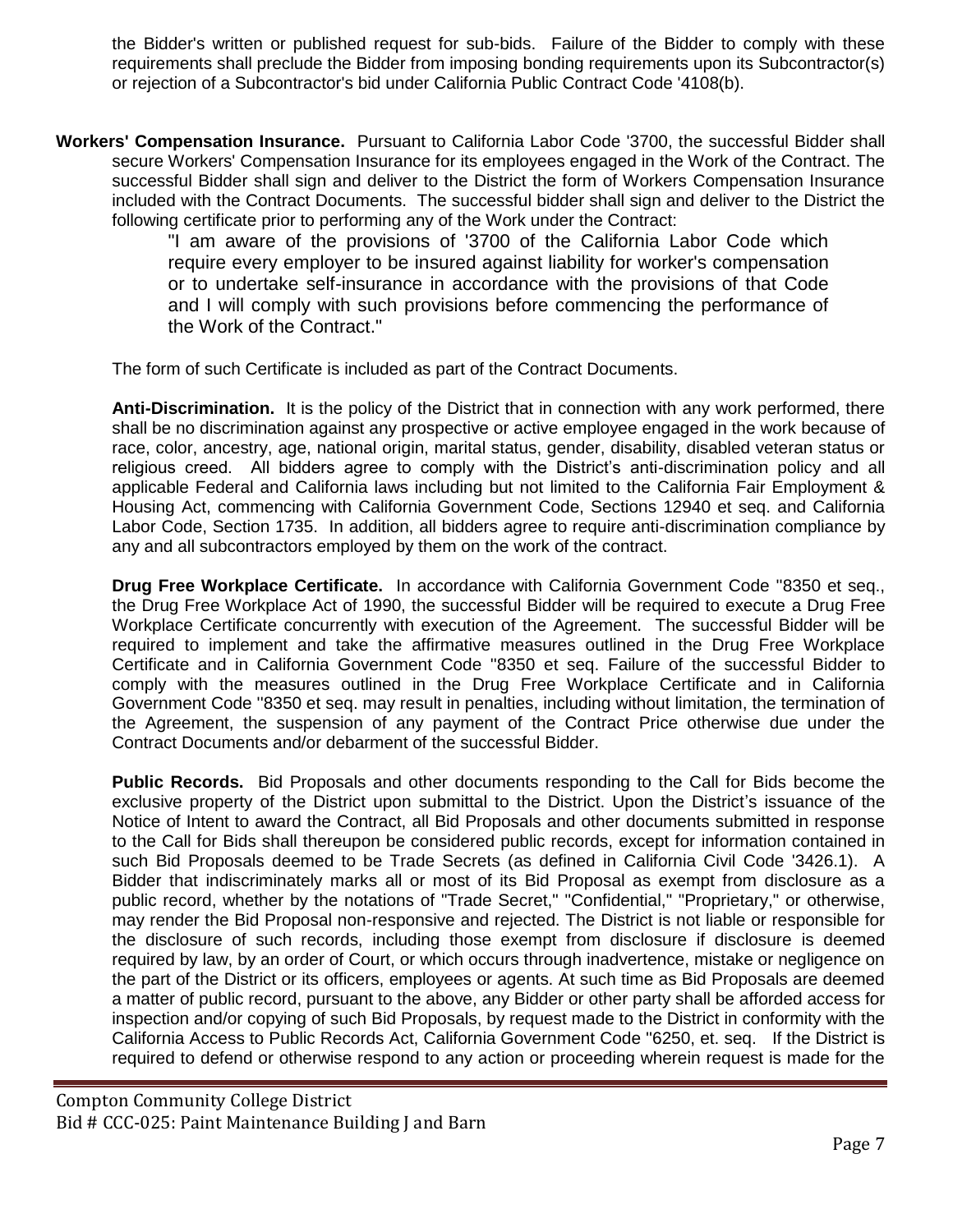disclosure of the contents of any portion of a Bid Proposal deemed exempt from disclosure hereunder, the Bidder submitting the materials sought by such action or proceeding agrees to defend, indemnify and hold harmless the District in any action or proceeding from and against any liability, including without limitation attorneys' fees arising there from. The party submitting materials sought by any other party shall be solely responsible for the cost and defense in any action or proceeding seeking to compel disclosure of such materials; the District's sole involvement in any such action shall be that of a stakeholder, retaining the requested materials until otherwise ordered by a court of competent jurisdiction.

**Compliance with Immigration Reform and Control Act of 1986.** The Bidder is solely and exclusively responsible for employment of individuals for the Work of the Contract in conformity with the Immigration Reform and Control Act of 1986, 8 USC ''1101 et seq. (the AIRCA"); the successful Bidder shall also require that any person or entity employing labor in connection with any of the Work of the Contract shall so similarly comply with the IRCA.

**Notice of Intent to Award Contract.** Following the public opening and reading of Bid Proposals, the District will issue to Bidders timely submitting a Bid Proposal, a Notice of Intent to Award the Contract, identifying the Bidder to whom the District intends to award the Contract at least seven (7) calendar days prior to award of contract and give the date, time and place of the Board of Trustees meeting to consider award of the Contract. See sample contract in Exhibit B.

**Bid Protest.** Any Bidder submitting a Bid Proposal to the District may file a protest of the District's intent to award the Contract provided that each and all of the following are complied with:

- (i) The bid protest is in writing;
- (ii) The bid protest is filed and received by the District's Business Services not more than five (5) calendar days following the date of issuance of the District's Notice of Intent to Award the Contract; and
- (iii) The written bid protest sets forth, in detail, all grounds for the bid protest, including without limitation all facts, supporting documentation, legal authorities and argument in support of the grounds for the bid protest; any matters not set forth in the written bid protest shall be deemed waived. All factual contentions must be supported by competent, admissible and creditable evidence.

Any bid protest not conforming with the foregoing shall be rejected by the District as invalid. Provided that a bid protest is filed in strict conformity with the foregoing, the District's Business Services or such individual(s) as may be designated by him/her, shall review and evaluate the basis of the bid protest. Either the District's Business Services, or other individual designated by him/her shall provide the bidder submitting the bid protest with a written statement concurring with or denying the bid protest. The District's Special Trustee will render a final determination and disposition of a bid protest by taking action to adopt, modify or reject the disposition of a bid protest as reflected in the written statement of the District's Business Services, or his/her designee. Action by the District's Special Trustee relative to a bid protest shall be final and not subject to appeal or reconsideration by the District, District's Business Services, any other employee or officer of the District. The rendition of a written statement by the District's Business Services (or his/her designee) and action by the District's Special Trustee to adopt, modify or reject the disposition of the bid protest reflected in such written statement shall be express conditions precedent to the institution of any legal or equitable proceedings relative to the bidding process, the District's award of the Contract, the District's disposition of any bid protest or the District's decision to reject all Bid Proposals. In the event that any such legal or equitable proceedings are instituted and the District is named as a party thereto, the prevailing party(ies) shall recover from the other party(ies), as costs, all attorneys fees and costs incurred in connection with any such proceeding, including any appeal arising there from.

**[End of Section] BID CANNOT BE ACCEPTED VIA FACSIMILE (FAX)**

Compton Community College District Bid # CCC-025: Paint Maintenance Building J and Barn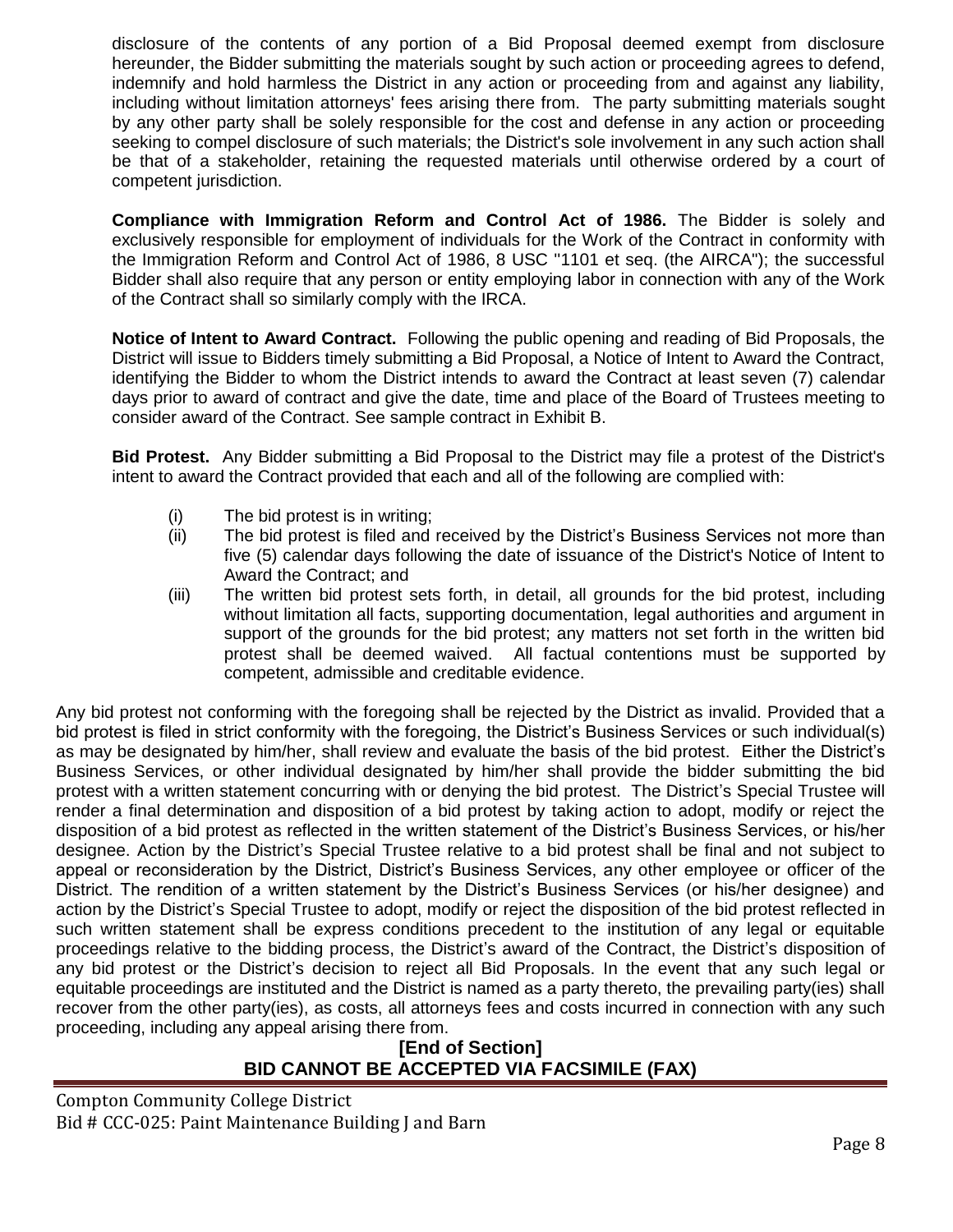# **SCOPE OF WORK & GENERAL CONDITIONS**

The intent of the District is to enter into an Agreement with a responsive and responsible bidder for the preparation and repainting of Maintenance Building J and Barn.

See Exhibit A for detailed scope of work and specifications. Exhibit A contains the following document:

- a. Specification Painting 09900 (10 pages)
- 1. **General specifications:** Specifications set forth herein are for the purpose of establishing standards and are not intended to preclude any vendor from bidding who can substantially meet or exceed the specifications. Deviations from the specifications listed herein must be stated in detail on the Bid Response Questionnaire, and the District's Special Trustee, as represented by an evaluation team, shall be the sole judge as to whether such deviations are, in fact, acceptable. The Contractor is responsible for relocating and restoration of items that interfere with the preparation and application of paint to the Maintenance Building J and Barn. The Contractor must schedule his work so that it does not interfere with daily Facilities operations and the adjacent Allied Health Building Construction. Maintenance Building J and Barn will continue to fully operate and must remain secure at all times.
- 2. **Assignment of Contract:** The Contractor shall not assign or transfer any operation of law or otherwise any or all of its rights, burdens, duties obligations, without the prior written consent of the authorized representative of the District.
- 3. **Sub-Contractors:** Sub-contractors, if any, engaged by the Contractor for the service shall be subject to the approval of the District. The Contractor shall be held responsible for all operation of subcontractors and shall require them to maintain adequate Worker's Compensation and public liability insurance.
- 4. **Hold Harmless Clause**: The Contractor shall hold harmless and indemnify the District and the Board of Trustees, its officers and employees from every claim or demand which may be made by reason of:

(a) Any injury to person or property sustained by the supplier or by any person, firm, or corporation, employed directly or indirectly by him upon or in conjunction with his performance under the contract, except those injuries caused by District's employees.

(b) Any injury to person or property sustained by any person, firm, or corporation caused by any negligent act or omission of the supplier or of any person, firm, or corporation directly or indirectly employed by him upon or in connection with his performance under the contract.

(c) The Contractor, at his own expense and risk, shall defend any legal proceeding that may be brought against the District or the Board on any claim or demand listed above, and satisfy any judgment that may be rendered against the District or the Board therein.

- 5. **District's Special Trustee Authority:** The District's Special Trustee reserves the right to:
	- (a) Reject any and all bids; any part of any bid; increase or decrease quantities
	- (b) Waive any informality or minor irregularity in any bid;
	- (c) Bids shall remain irrevocably in effect and subject to acceptance within thirty (30) calendar days of the closing date of the bid.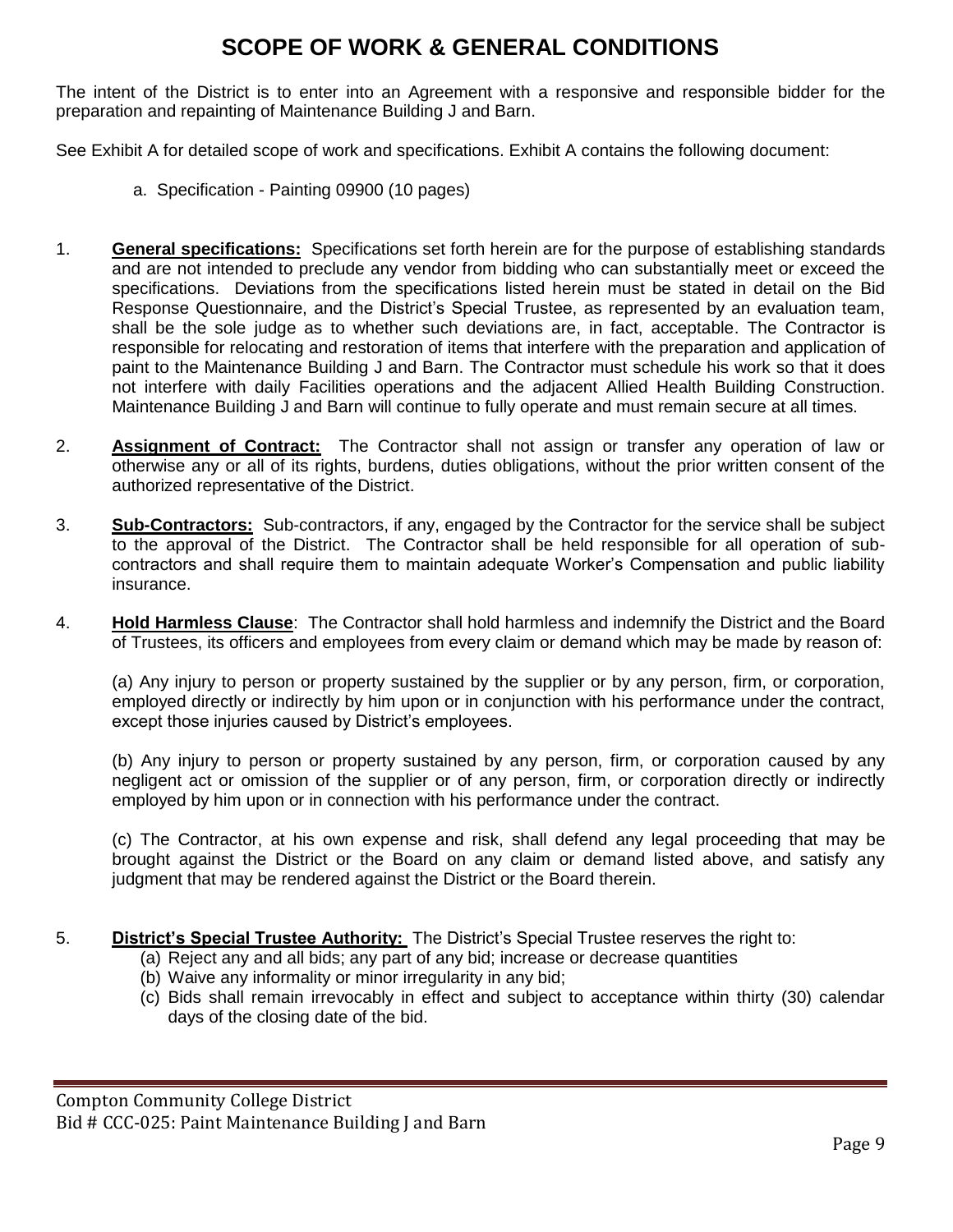- 6. **Interpretation of Documents:** If any person contemplating submitting a bid is in doubt as to the true meaning of any part of the general conditions or other bid documents, or finds discrepancies in, or omissions from such, he/she may submit to the District an email request for an interpretation or correction thereof. Any interpretation or correction of the bid documents will be made only by addendum duly issued and a copy of such addendum will be emailed to each person receiving a set of the bid documents. No oral interpretation of any provision in the bid documents will be made to any bidder.
- 7. **Liquidated Damages**: Contractor shall be assessed the sum of Five Hundred Dollars (\$ 500.00) per calendar day as liquidated damages for each and every day the work required under this Contract remains unfinished past the time for completion, as set forth in the Agreement, and any extensions of time granted by the District to the Contractor under the terms of the Contract Documents and pursuant to Section 53069.85 of the Government Code. For purposes of this Article, the work shall be considered "complete" in accordance with the provisions, "COMPLETION", except that the work may be considered complete without formal acceptance by the Governing Board so long as the board, at its next regularly scheduled meeting, accepts the work.

B. Contractor shall not be charged for liquidated damages, as set forth above, because of any delays in completion of work which are not the fault or negligence of Contractor, including but not restricted to: acts of God, acts of public enemy, acts of Government, fires, floods, epidemics and quarantine restrictions. Contractor shall, within ten (10) calendar days of beginning of any such delay (unless District grants in writing a further period of time to file such notice prior to date of final settlement of the Contract), notify District in writing of causes of delay; thereupon District shall ascertain the facts and extent of delay and grant extension of time for completing work when, in its judgment, the findings of fact justify such an extension. The District's finding of fact thereon shall be final and conclusive on the parties hereto. Extensions of time shall apply only to that portion of work affected by delay, and shall not apply to other portions of work not so affected.

- 8. **District Contact:** Questions related to the bid or bid documents, are to be directed to Linda Owens, Director of Facilities Planning and Operations via email **[lowens@elcamino.edu](mailto:lowens@elcamino.edu)**.
- **9. Mandatory Job Walk: Friday, May 22, 2015 @ 10:30AM** in the Compton CCD Maintenance Building J North Yard (see campus map- page 28). Bids will not be accepted by Bidders that do not attend the Mandatory Job Walk for this Project.
- 10. **Bid Questions and Addenda:** The last day for bidder questions and clarifications are due **Tuesday, May 26, 2015 before 5:00PM** via email to Linda Owens, **[lowens@elcamino.edu](mailto:lowens@elcamino.edu)**. Any addenda will be issued via email (to those that attended the Mandatory Job Walk) by Wednesday, May 27, 2015 before 7PM.
- 11. **Sealed Bid Due Date: Friday, May 29, 2015 @ 4:00PM**, in the Business Services Office at Compton Community College District, Business Services, Room C34, 1111 E. Artesia Blvd., Compton, CA 90221. Bids will not be accepted after the date and time stated above.

# **END OF SCOPE OF WORK & GENERAL CONDITIONS**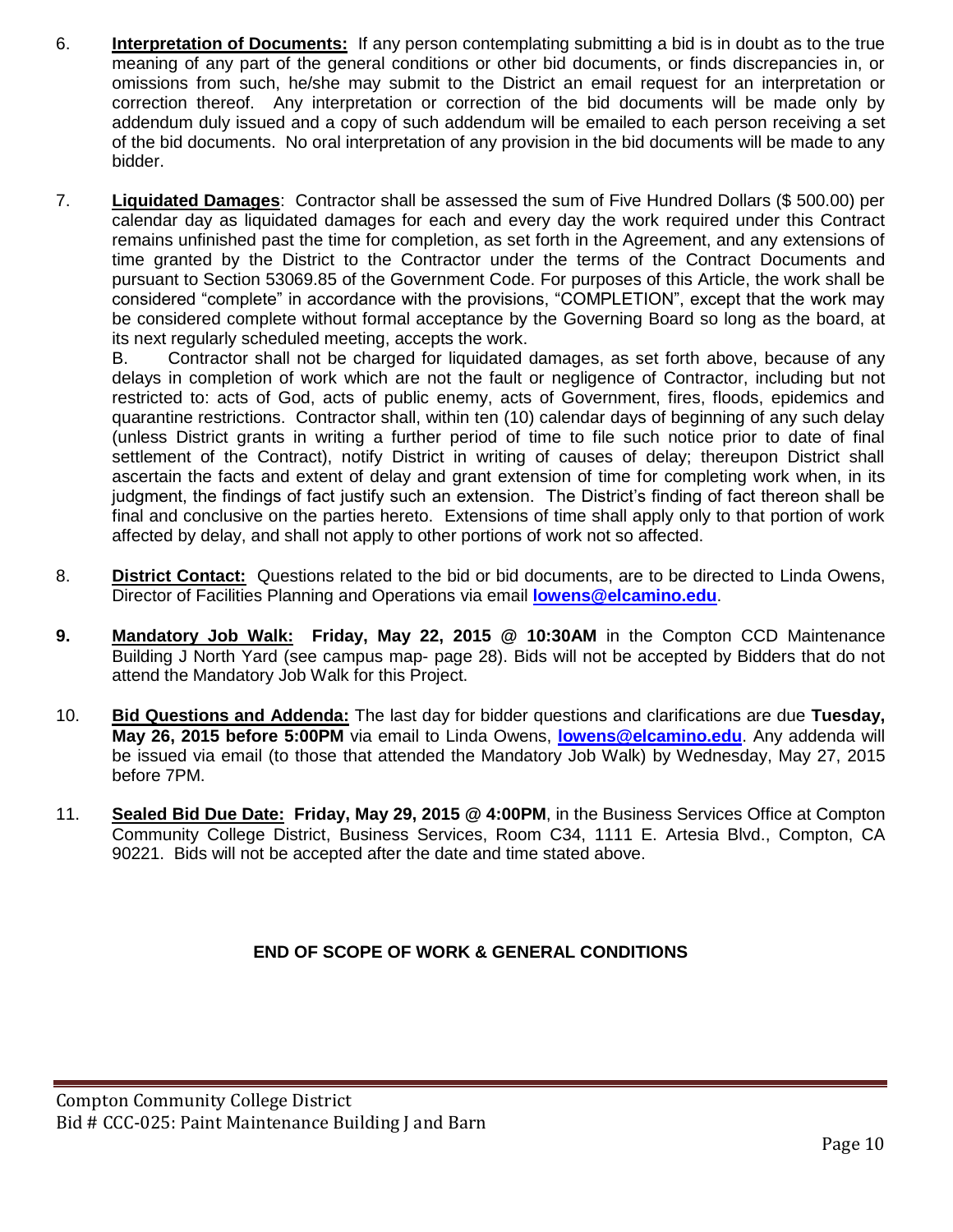## **1 BID INFORMATION**

- A. Bidder: \_\_\_\_\_\_\_\_\_\_\_\_\_\_\_\_\_\_\_\_\_\_\_\_\_\_\_\_\_\_\_\_\_\_\_\_\_\_\_\_\_\_\_\_\_\_\_\_\_\_\_\_.
- B. DIR#: \_\_\_\_\_\_\_\_\_\_\_\_\_\_\_\_\_\_\_\_\_\_\_\_\_\_\_\_.
- **C.** Project Name: **Bid # CCC-025: Paint Maintenance Building J and Barn**
- **D.** Project Location: **1111 E. ARTESIA BLVD, COMPTON, CA 90221.**
- E. Owner: **COMPTON COMMUNITY COLLEGE DISTRICT.**

## **2 BASE BID**

Pursuant to and in compliance with the Notice to bidders calling for bids and the other documents relating thereto, the undersigned bidder, having familiarized himself/herself with the terms of the contract, specifications, time constraints and other contract documents, hereby proposes and agrees to perform the Contract including, without limitation, all of its component parts; to perform everything required to be performed; to provide and furnish any and all of the labor, materials, tools, equipment, services and disposal necessary to perform the Contract and complete in a workmanlike manner all of the Work required for the Project described as: Bid # CCC-025: Paint Maintenance Building J and Barn for the stipulated sum of:

## **A. LUMP SUM PAINT MAINTENANCE BUILDING J AND BARN**

 $1.$  Dollars ( $\$\text{Dollars (}\text{S}\text{)}$ )

## **3 TIME OF COMPLETION**

A. The undersigned Bidder proposes and agrees hereby to commence the Work of the Contract Documents on a date specified in a written Notice to Proceed to be issued by Owner, and shall fully complete the Work within: \_\_\_\_\_\_\_\_\_\_\_\_\_\_\_\_\_\_\_\_ calendar days.

## **4 ACKNOWLEDGEMENT OF ADDENDA (IF ANY)**

- A. The undersigned Bidder acknowledges receipt of and use of the following Addenda in the preparation of this Bid:
	- 1. Addendum No. 1, dated the Addendum No. 1, dated the contract of the Addendum No. 1, dated the contract of the  $\sim$
	- 2. Addendum No. 2, dated

## **5 CONTRACTOR'S LICENSE**

A. The undersigned further states that it is a duly licensed contractor, for the type of work proposed, in Los Angeles County, and that all fees, permits, etc., pursuant to submitting this proposal have been paid in full.

Compton Community College District Bid # CCC-025: Paint Maintenance Building J and Barn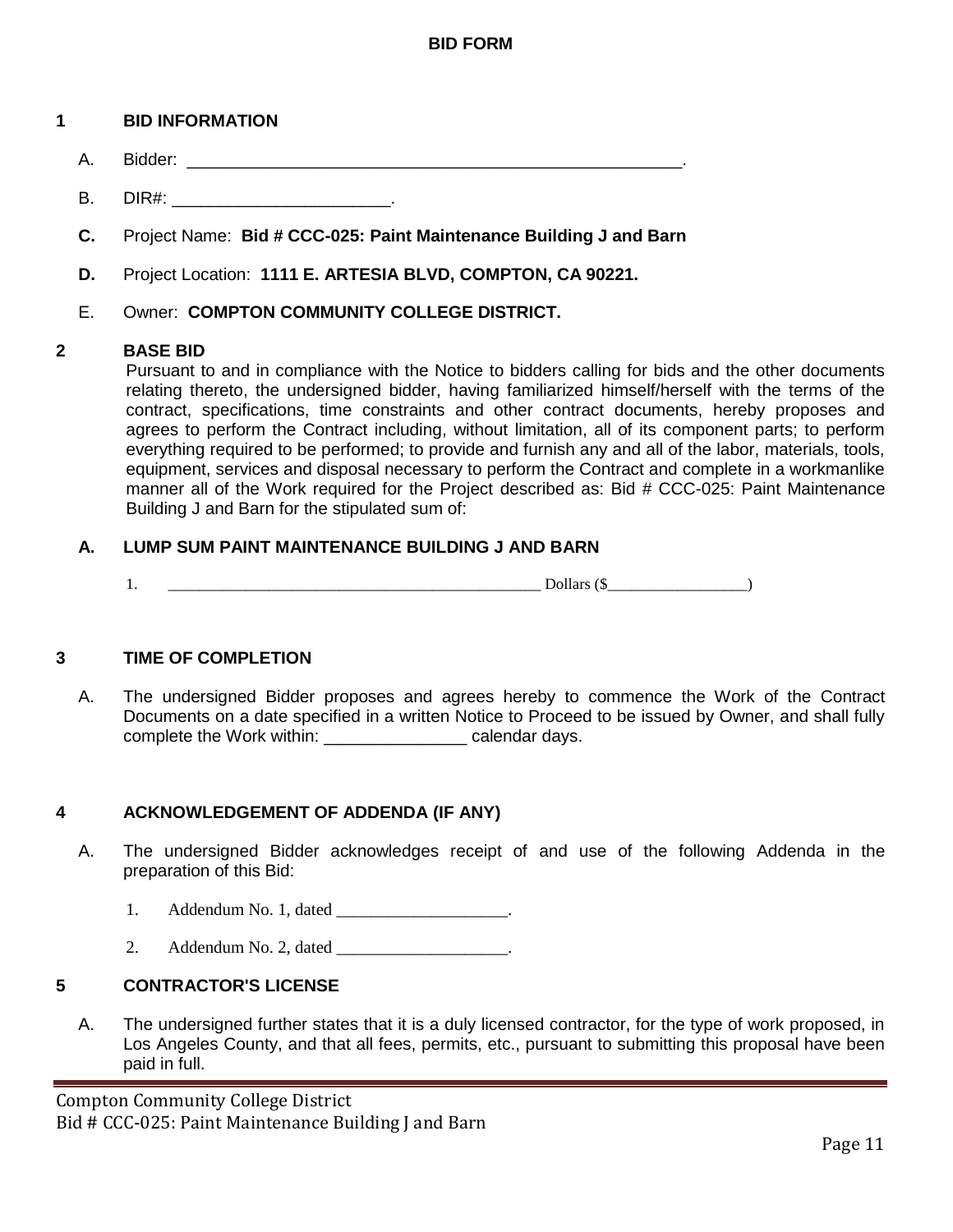# **6 SUBMISSION OF BID**

| Respectfully submitted this _______ day of _____________, 2015. |                                                                                                                       |                                                   | (Corporate Seal)                                                                                                                         |
|-----------------------------------------------------------------|-----------------------------------------------------------------------------------------------------------------------|---------------------------------------------------|------------------------------------------------------------------------------------------------------------------------------------------|
| Submitted By:                                                   | (Name of bidding firm or corporation)                                                                                 |                                                   |                                                                                                                                          |
| Authorized<br>Signature:                                        | (Handwritten signature)                                                                                               |                                                   |                                                                                                                                          |
| Signed By:                                                      | (Type or print name)                                                                                                  | <u> 1989 - Johann Barbara, martxa alemaniar a</u> |                                                                                                                                          |
| Title:                                                          | (Owner/Partner/President/Vice President)                                                                              |                                                   |                                                                                                                                          |
| Registered:                                                     | for public works projects<br>Yes [______] NO [__________]                                                             |                                                   | Pursuant to Division 2, Part 7, Chapter 1(commencing with section<br>1720) of the California Labor Code. You are a registered contractor |
| <b>Street Address:</b>                                          |                                                                                                                       |                                                   |                                                                                                                                          |
| City, State, Zip                                                | <u> 1989 - Johann Stoff, amerikansk politiker (d. 1989)</u>                                                           |                                                   |                                                                                                                                          |
| Phone:                                                          | <u> 1989 - Johann Barbara, margaret e poeta esperanto-poeta esperanto-poeta esperanto-poeta esperanto-poeta esper</u> |                                                   |                                                                                                                                          |
| License No.:                                                    |                                                                                                                       |                                                   |                                                                                                                                          |
| Federal ID No.:                                                 |                                                                                                                       |                                                   |                                                                                                                                          |
|                                                                 |                                                                                                                       | <b>END OF DOCUMENT</b>                            |                                                                                                                                          |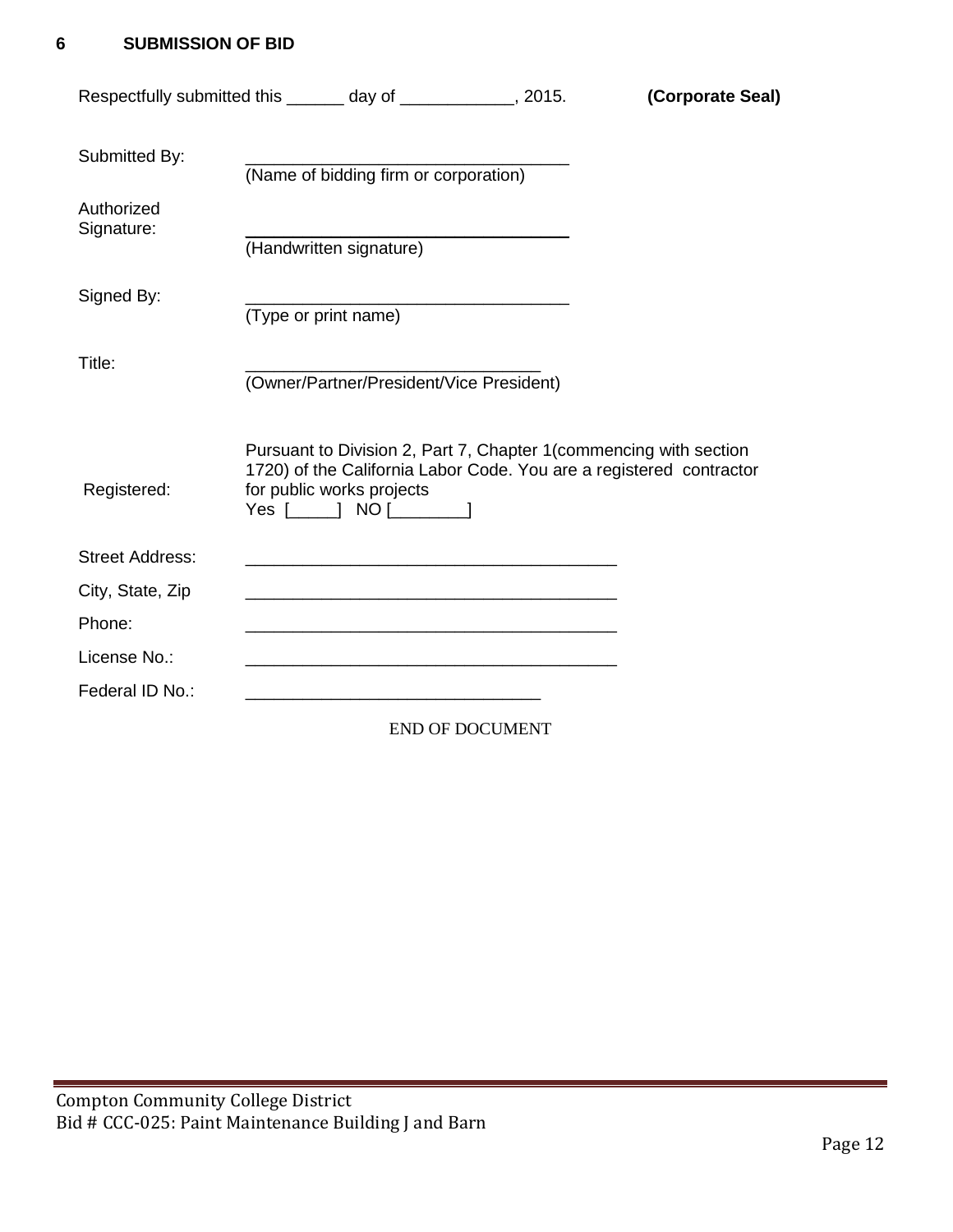## **DESIGNATION OF SUBCONTRACTORS FORM**

| <b>Bidder:</b> |  |
|----------------|--|
|                |  |
|                |  |
|                |  |
|                |  |
|                |  |

**Bid Package No. & Project Name: Bid # CCC-025: Paint Maintenance Building J and Barn**

|           | <b>NAME OF</b><br><b>SUBCONTRACTOR</b> | <b>BUSINESS LOCATION/</b><br><b>ADDRESS OF</b><br><b>SUBCONTRACTOR</b> | <b>TRADE OR PORTION</b><br>OF THE WORK |
|-----------|----------------------------------------|------------------------------------------------------------------------|----------------------------------------|
| Lic#:     | Lic Type:                              |                                                                        |                                        |
| Lic $#$ : | Lic Type:                              |                                                                        |                                        |
| Lic#:     | Lic Type:                              |                                                                        |                                        |
| Lic#:     | Lic Type:                              |                                                                        |                                        |
| Lic#:     | Lic Type:                              |                                                                        |                                        |
| Lic#:     | Lic Type:                              |                                                                        |                                        |
| Lic#:     | Lic Type:                              |                                                                        |                                        |
| Lic#:     | Lic Type:                              |                                                                        |                                        |

**PHOTOCOPY THE ABOVE PAGE / TABLE AS NECESSARY TO LIST ADDITIONAL SUBCONTRACTORS**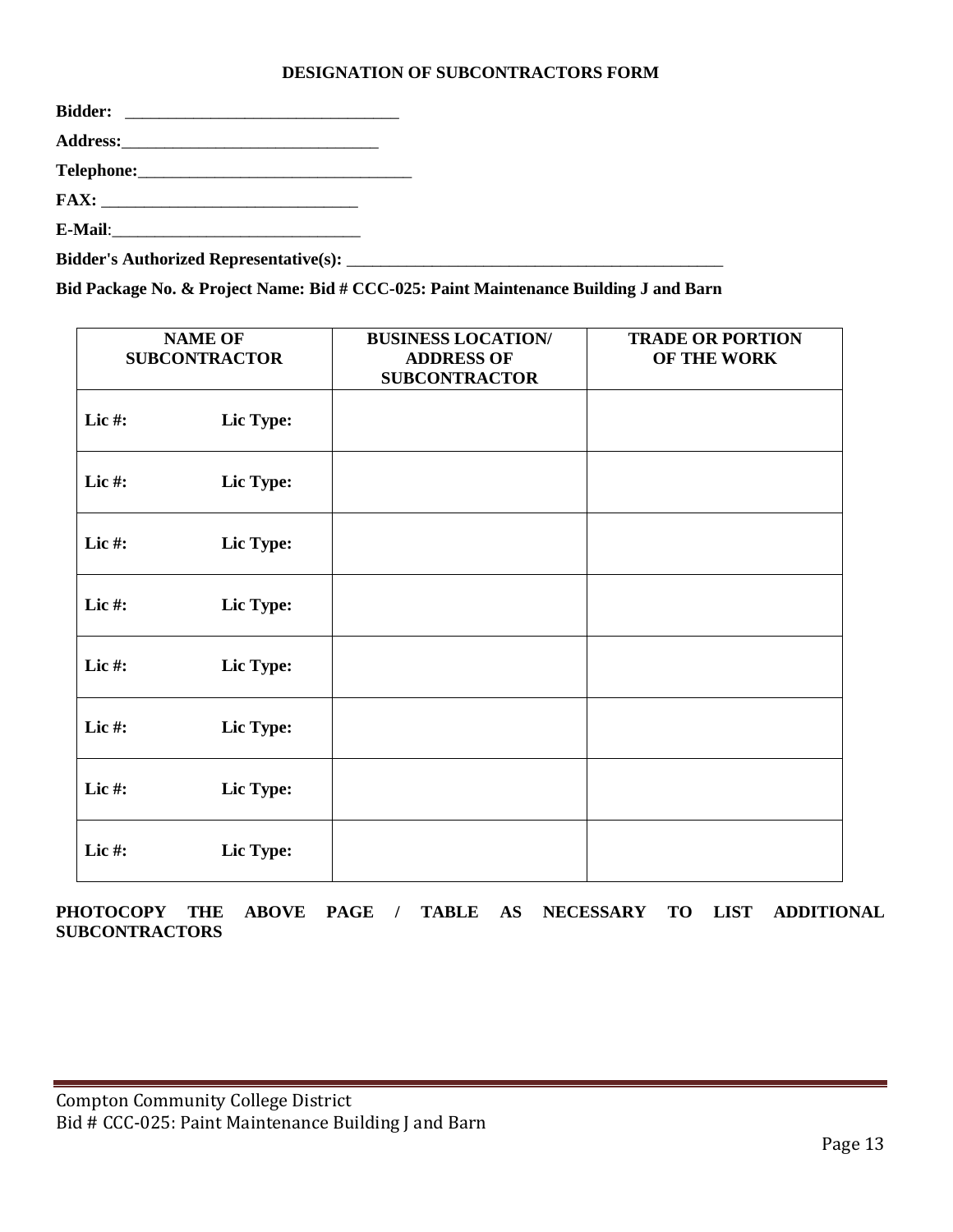## **BID RESPONSE QUESTIONNAIRE**

## **Bidder Qualifications References**

**1. Bidder must list below the name, address, telephone number and name of contact, of two (2) facilities where Bidder has successfully performed like work of similar volume and requirements as is being offered in this Bid request.**

|           | State <sub></sub> | _Zip___________________                   |  |
|-----------|-------------------|-------------------------------------------|--|
|           |                   |                                           |  |
| $\bullet$ |                   |                                           |  |
|           |                   |                                           |  |
|           |                   | _State______________Zip__________________ |  |
|           |                   |                                           |  |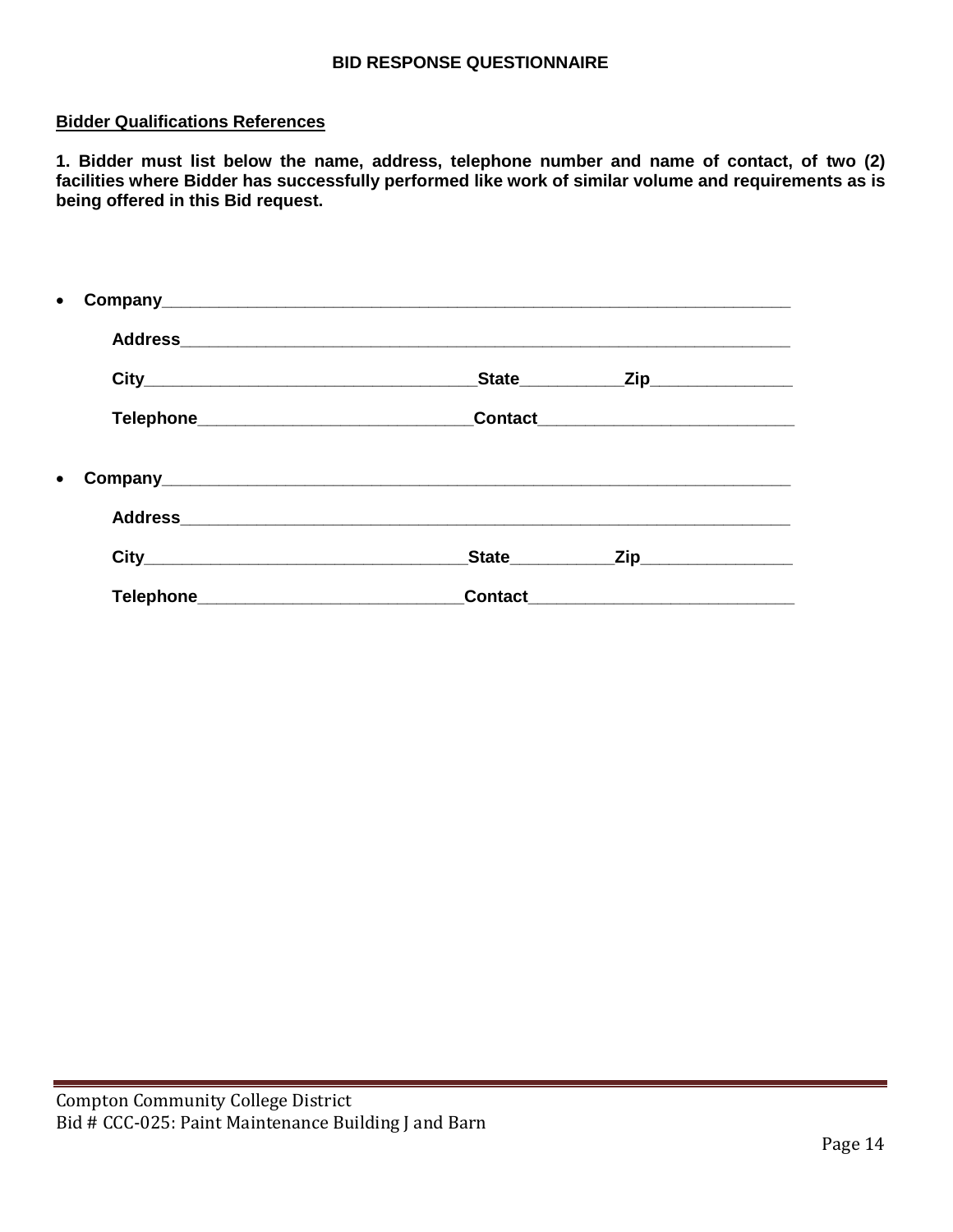## **NONCOLLUSION AFFIDAVIT TO BE EXECUTED BY BIDDER AND SUBMITTED WITH BID**

**\_\_\_\_\_\_\_\_\_\_\_\_\_\_\_\_\_\_\_\_\_\_\_\_\_\_\_\_\_\_\_\_\_\_\_\_, being first duly sworn, deposes and says that he/she is \_\_\_\_\_\_\_\_\_\_\_\_\_\_\_\_\_\_\_\_\_\_\_\_\_\_\_\_\_\_\_\_\_\_\_\_\_\_\_\_ of the party making the foregoing bid that the bid is not made in the interest of, or on behalf or, any undisclosed person, partnership, company, association, organization, or corporation;** 

**that the bid is genuine and not collusive or sham; that the bidder has not directly or indirectly induced or solicited any other bidder to put in a false or sham bid, and has not directly or indirectly colluded, conspired, connived, or agreed with any bidder or anyone else to put in a sham bid, or that anyone shall refrain from bidding;** 

**that the bidder has not in any manner, directly or indirectly, sought by agreement, communication, or conference with anyone to fix the bid price of the bidder or any other bidder, or to fix any overhead, profit, or cost element of the bid prices, or that of any other bidder, or to secure any advantage against the public body awarding the contract of anyone interested in the proposed contract; that all statements contained in the bid are true;** 

**and, further that the bidder has not, directly or indirectly, submitted his/her bid price or any breakdown thereof, or the contents thereof, or divulged information or data relative thereto, or paid, and will not pay, any fee to any corporation, partnership, company association, organization bid depository, or to any member or agent thereof to effectuate a collusive or sham bid.** 

**I certify (or declare) under penalty of perjury under the laws of the State of California that the foregoing is true and correct.**

Date **Date and Contract Contract Signature** 

**Company \_\_\_\_\_\_\_\_\_\_\_\_\_\_\_\_\_\_\_\_\_\_\_\_\_\_\_\_\_**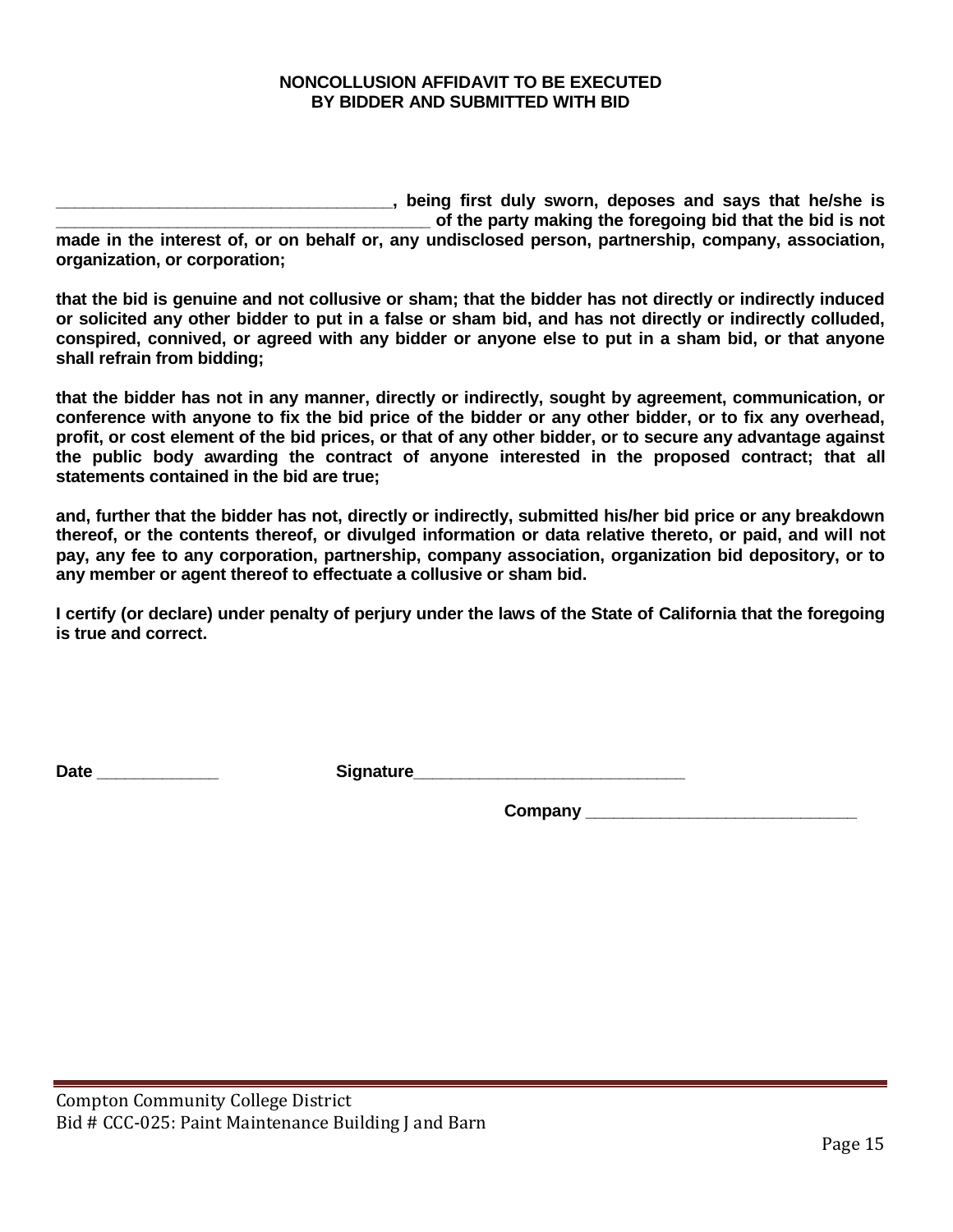#### **BID BOND**

**KNOW ALL MEN BY THESE PRESENTS** that we, the contract of the set of the set of the set of the set of the set of the set of the set of the set of the set of the set of the set of the set of the set of the set of the set of . as Principal, are jointly and severally, along with their respective heirs, executors, administrators, successors and assigns, held and firmly bound unto **COMPTON COMMUNITY COLLEGE DISTRICT**, hereinafter "the Obligee," for payment of the penal sum hereof in lawful money of the United States, as more particularly set forth herein.

#### **THE CONDITION OF THIS OBLIGATION IS SUCH THAT:**

**WHEREAS,** the Principal has submitted the accompanying Bid Proposal to the Obligee for the Work commonly described as the **Bid # CCC-025: Paint Maintenance Building J and Barn**

**WHEREAS,** subject to the terms of this Bond, the Surety is firmly bound unto the Obligee in the penal sum of TEN PERCENT (10%) of the maximum amount of the Bid Proposal submitted by the Principal to the Obligee, as set forth above.

**NOW THEREFORE,** if the Principal shall not withdraw said Bid Proposal within the period specified therein after the opening of the same, or, if no period be specified, for NINETY (90) DAYS after opening of said Bid Proposal; and if the Principal is awarded the Contract, and shall within the period specified therefore, or if no period be specified, within FIVE (5) DAYS after the prescribed forms are presented to him for signature, enter into a written contract with the Obligee, in accordance with the Bid Proposal as accepted and give such bond(s) with good and sufficient surety or sureties, as may be required, for the faithful performance and proper fulfillment of such Contract and for the payment for labor and materials used for the performance of the Contract, or in the event of the withdrawal of said Bid Proposal within the period specified for the holding open of the Bid Proposal or the failure of the Principal to enter into such Contract and give such bonds within the time specified, if the Principal shall pay the Obligee the difference between the amount specified in said Bid Proposal and the amount for which the Obligee may procure the required Work and/or supplies, if the latter amount be in excess of the former, together with all costs incurred by the Obligee in again calling for Bids, then the above obligation shall be void and of no effect, otherwise to remain in full force and effect.

Surety, for value received, hereby stipulates and agrees that no change, extension of time, alteration or addition to the terms of the Contract or the Call for Bids, the Work to be performed thereunder, the Drawings or the Specifications accompanying the same, or any other portion of the Contract Documents shall in no way affect its obligations under this Bond, and it does hereby waive notice of any such change, extension of time, alteration or addition to the terms of said Contract, the Call for Bids, the Work, the Drawings or the Specifications, or any other portion of the Contract Documents.

In the event suit or other proceeding is brought upon this Bond by the Obligee, the Surety shall pay to the Obligee all costs, expenses and fees incurred by the Obligee in connection therewith, including without limitation, attorneys fees.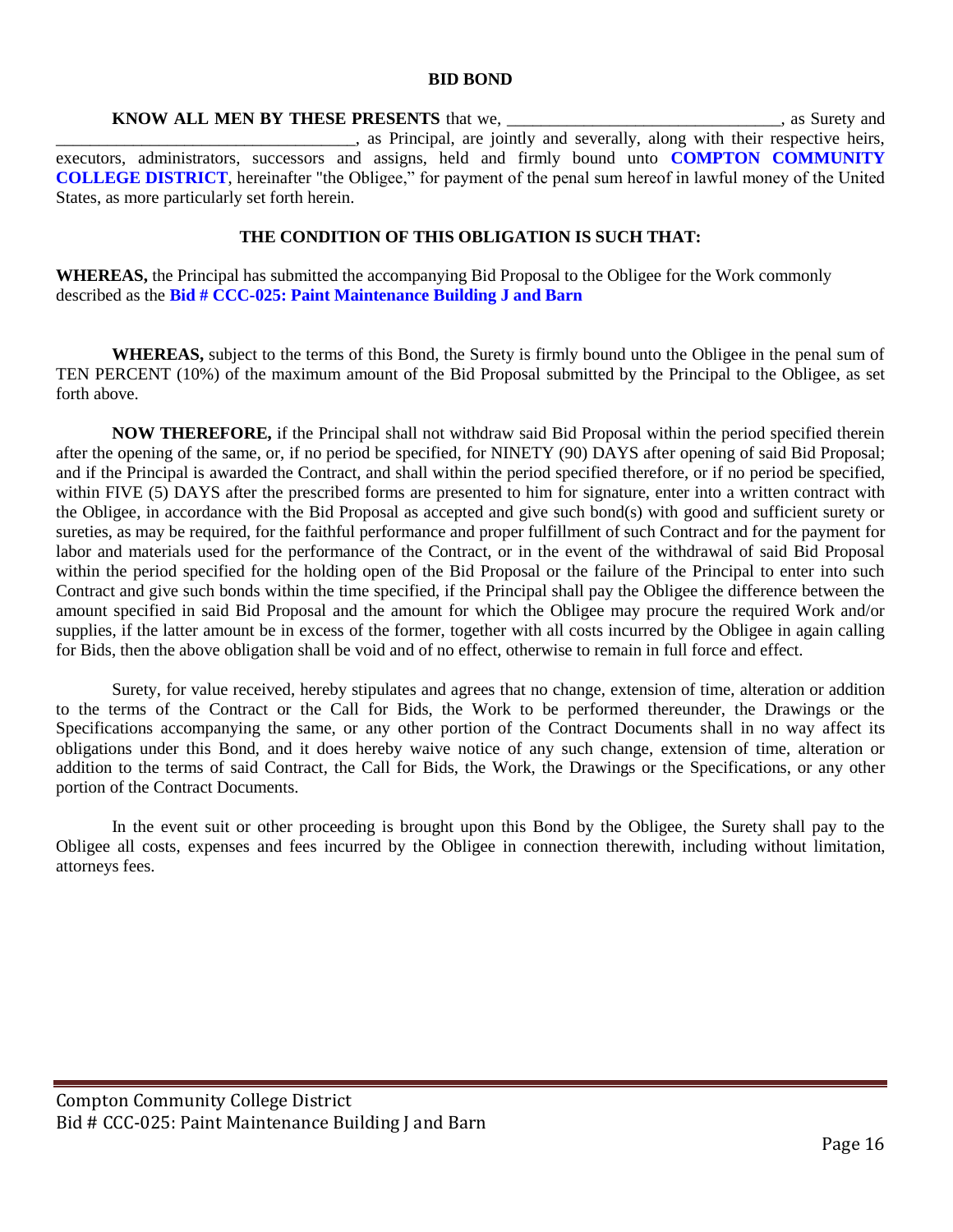**IN WITNESS WHEREOF,** the Principal and Surety have executed this instrument this \_\_\_\_\_\_\_\_ day of \_\_\_\_\_, 20\_\_ by their duly authorized agents or representatives.

| (Principal Name)                           |
|--------------------------------------------|
|                                            |
|                                            |
| (Typed or Printed Name)                    |
|                                            |
|                                            |
| (Surety Name)                              |
|                                            |
|                                            |
| (Signature of Attorney-in-Fact for Surety) |
| (Typed or Printed Name)                    |
|                                            |

 $($   $)$   $)$   $\cdots$   $\cdots$   $\cdots$   $\cdots$   $\cdots$   $\cdots$   $\cdots$   $\cdots$   $\cdots$   $\cdots$   $\cdots$   $\cdots$   $\cdots$   $\cdots$   $\cdots$   $\cdots$   $\cdots$   $\cdots$   $\cdots$   $\cdots$   $\cdots$   $\cdots$   $\cdots$   $\cdots$   $\cdots$   $\cdots$   $\cdots$   $\cdots$   $\cdots$   $\cdots$   $\cdots$   $\cdots$   $\cdots$ (Area Code and Telephone Number of Surety)

**Bid Bond, page 2**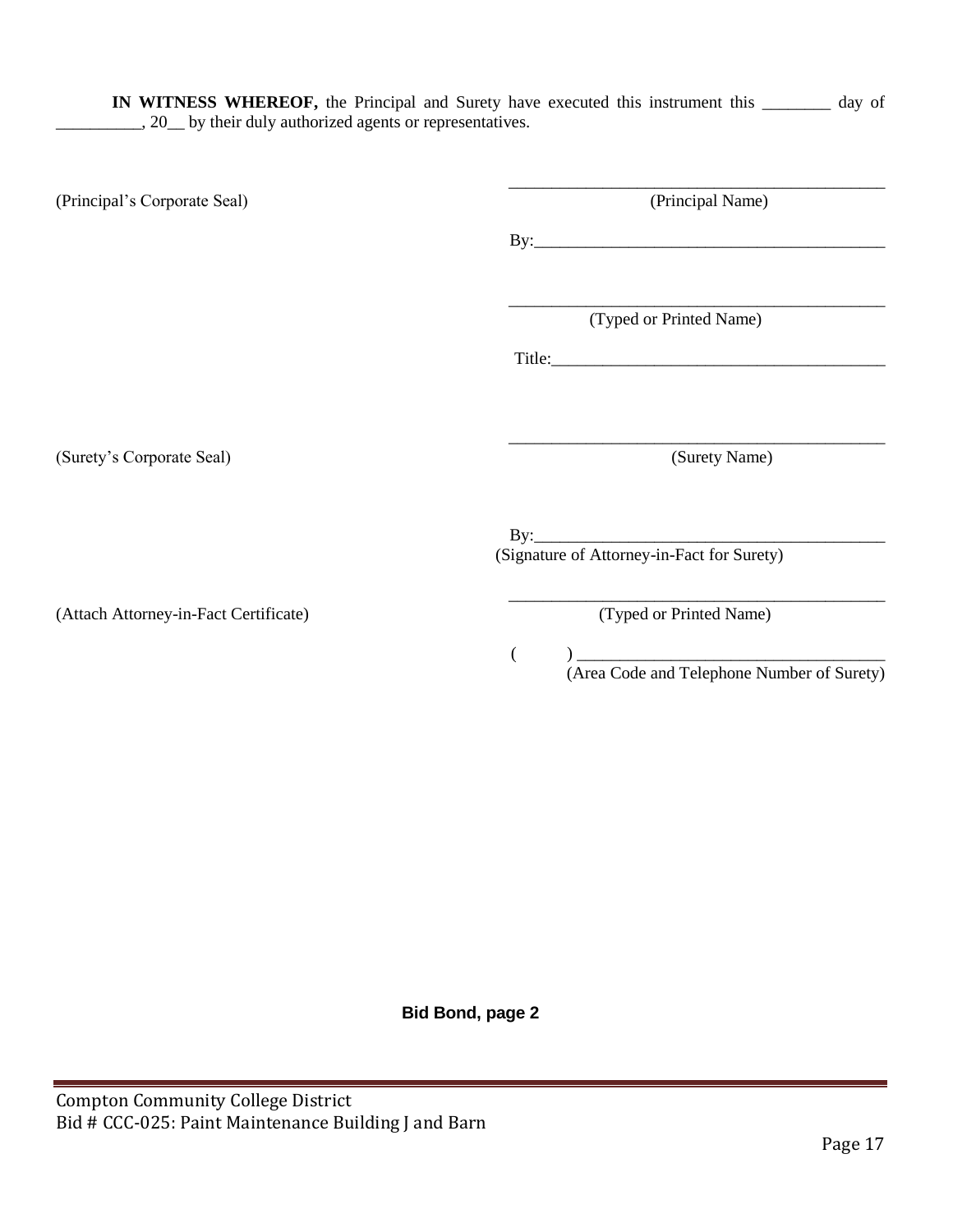# **CERTIFICATE OF WORKERS' COMPENSATION INSURANCE**

|        | the                              |         |  |
|--------|----------------------------------|---------|--|
| (Name) |                                  | 'Title) |  |
|        | declare, state and certify that: |         |  |

(Contractor Name)

1. I am aware that California Labor Code '3700(a) and (b) provides:

"Every employer except the state shall secure the payment of compensation in one or more of the following ways:

- (a) By being insured against liability to pay compensation in one or more insurers duly authorized to write compensation insurance in this state.
- (b) By securing from the Director of Industrial Relations a certificate of consent to self-insure either as an individual employer, or one employer in a group of employers, which may be given upon furnishing proof satisfactory to the Director of Industrial Relations of ability to self-insure and to pay any compensation that may become due to his or her employees."
- 2. I am aware that the provisions of California Labor Code '3700 require every employer to be insured against liability for workers' compensation or to undertake self-insurance in accordance with the provisions of that code, and I will comply with such provisions before commencing the performance of this Contract.

\_\_\_\_\_\_\_\_\_\_\_\_\_\_\_\_\_\_\_\_\_\_\_\_\_\_\_\_\_\_\_\_\_\_\_\_\_\_\_\_ (Contractor Name)

By:\_\_\_\_\_\_\_\_\_\_\_\_\_\_\_\_\_\_\_\_\_\_\_\_\_\_\_\_\_\_\_\_\_\_\_\_\_\_

(Signature)

\_\_\_\_\_\_\_\_\_\_\_\_\_\_\_\_\_\_\_\_\_\_\_\_\_\_\_\_\_\_\_\_\_\_\_\_\_\_\_\_\_ (Typed or printed name)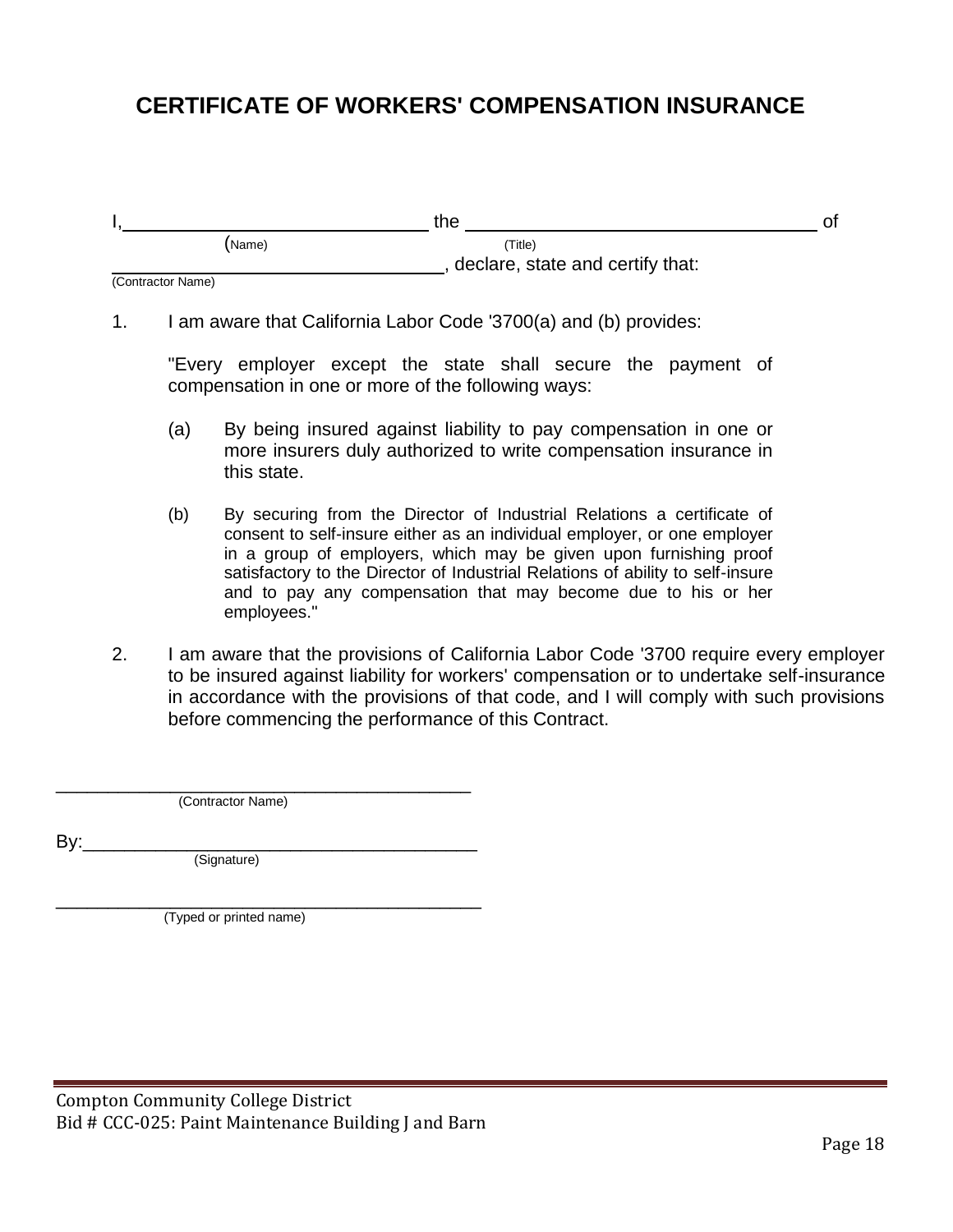# **AFFIRMATIVE ACTION STATUS CODE FORM**

| Date___________________ |  |  |
|-------------------------|--|--|
|                         |  |  |
|                         |  |  |
|                         |  |  |
|                         |  |  |
|                         |  |  |

In order to comply with legal requirements, which became effective January 1, 1991, Compton Community College District is gathering and updating the affirmative action status of vendors with whom the District is currently doing business or of vendors who have expressed an interest in doing business with the District. Please check your Company's appropriate code and return the form to the Compton Community College District Business Services Office as directed below. Your designation will have no affect on the successful bidder selection.

## **Check AFFIRMATIVE ACTION STATUS CODE One**

- □ Minority owned/Disadvantaged business [1]
- □ Woman-owned business [2]
- □ Small business concern [3]
- $\Box$  Other: [4]
- □ Large enterprise [5]
- $\Box$  Disabled Veteran enterprise [8]

Please return the completed form with your sealed bid. A breakdown of affirmative action status codes will be expected only for successful bidder's subcontractors either by percentage of work or actual dollar amount bid.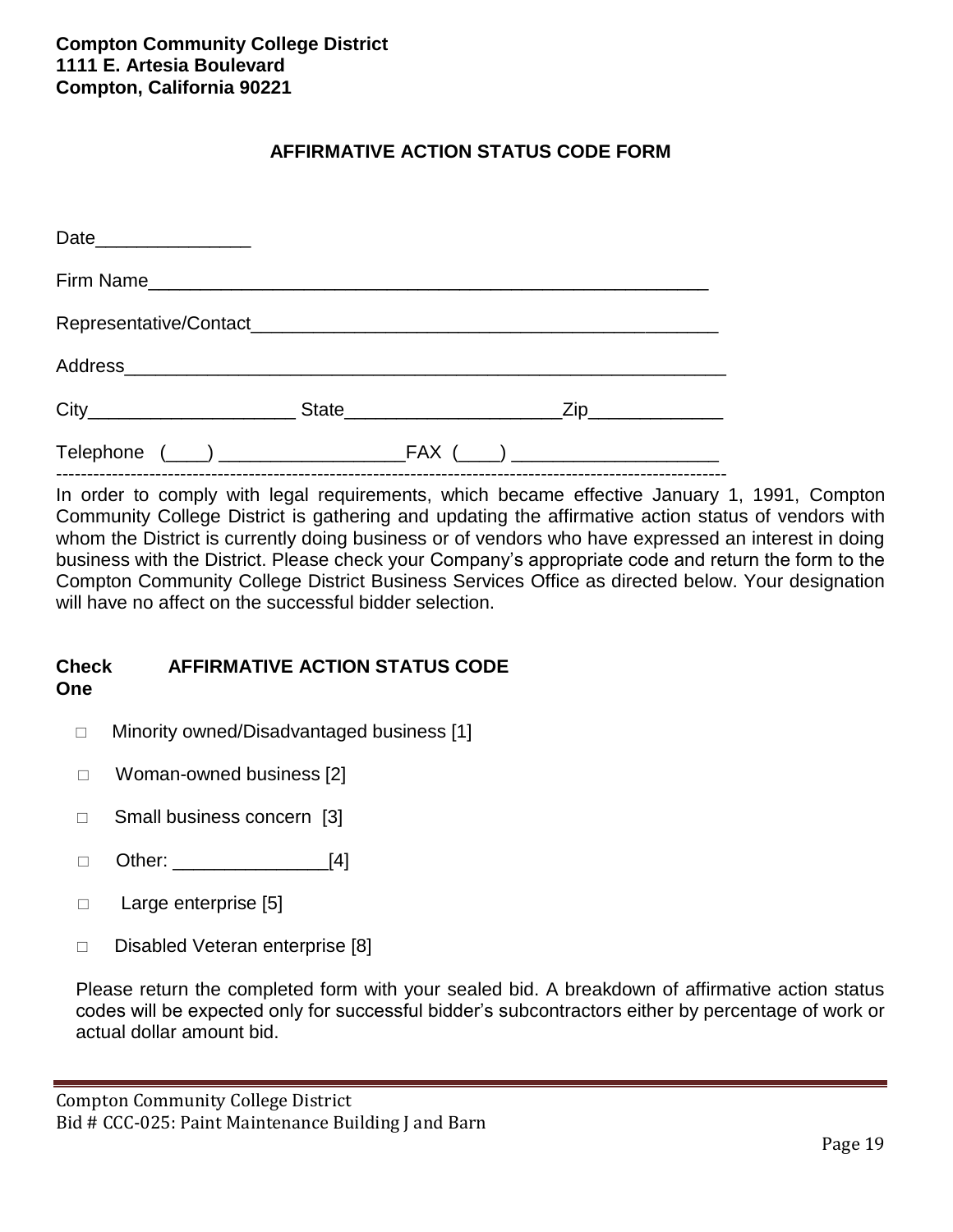# **AFFIRMATIVE ACTION STATUS CODE DEFINITIONS**

# **[1] Minority business (or small disadvantaged business)**

A small business concern which is at least fifty-one per cent unconditionally owned by one or more socially and economically disadvantaged individuals, or, in the case of a publicly owned business, at least 51% of the stock of which is owned by such individuals, and whose management and daily business operations are controlled by one or more such individuals.

Business owners who certify that they are members of named groups (African American, Hispanic American, Native American, Asian Pacific/Asian Indian American) are considered socially and economically disadvantaged.

# **[2] Woman-owned business**

A business concern that is at least 51% owned by a woman or women who also control and operate it. "Control in this context means exercising the power to make policy decisions. "Operate" in this context means being actively involved in the day-to-day management.

# **[3] Small business concern**

An independently owned and operated concern certified, or certifiable, as a small business by the Federal Small Business Association (SBA). Std. Industrial Classification (SIC) codes may be found in the Federal Acquisition Regulations, Section 19.01 or in the Federal Procurement Regulations, Section 1-1.701.

# **[8] Disabled Veteran enterprise**

"Disabled Veteran" means a veteran of the military, naval or air services of the United States with a service-connected disability, who is a resident of the State of California. To qualify under this category, certification must be obtained from the Office of Small and Minority Business (OSMB) by completing Form OSMB11 and receiving an approved certification letter from that office. Contact the OSMB at 916-322-5478 for specific assistance.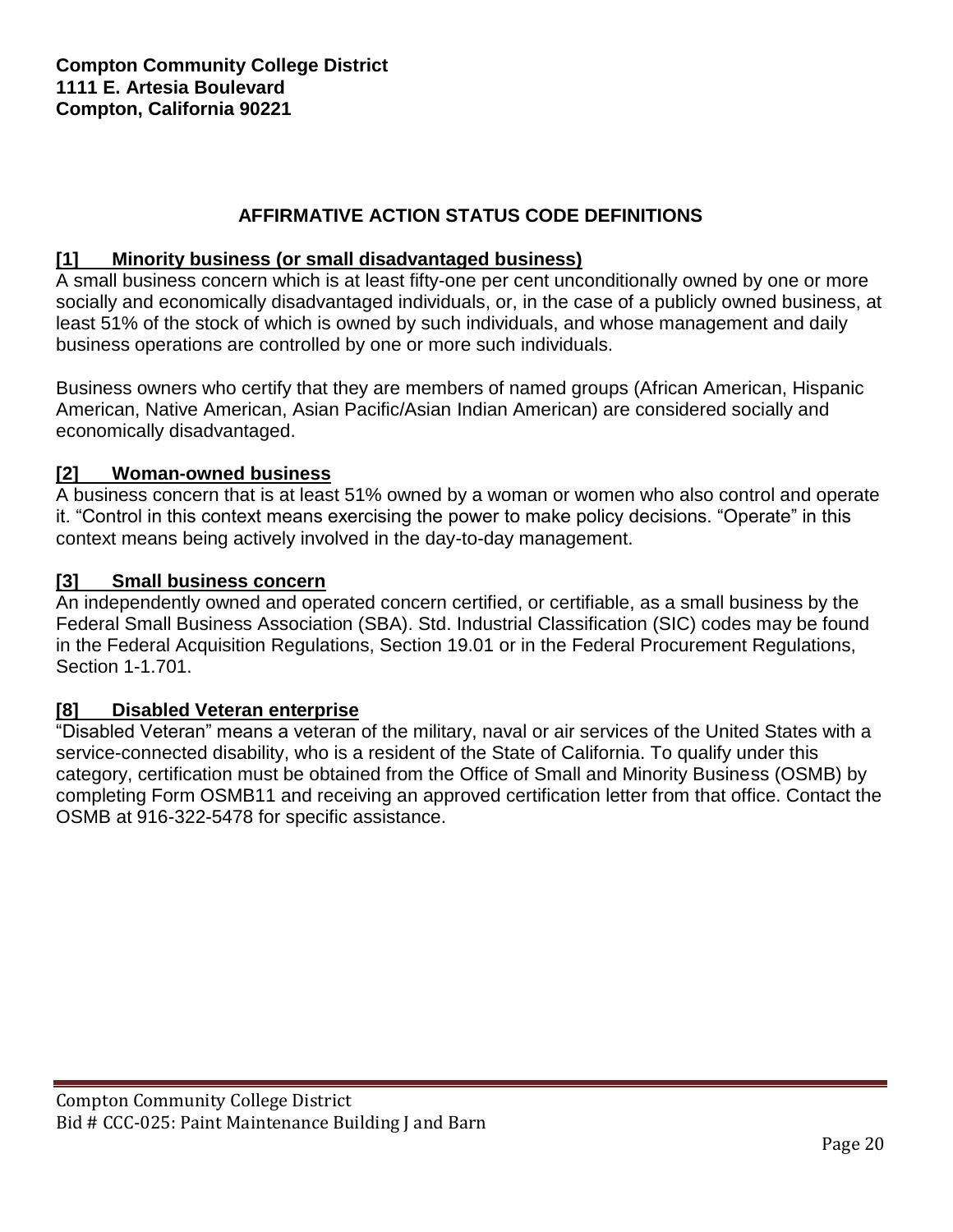| Date |  |  |  |  |
|------|--|--|--|--|
|      |  |  |  |  |

## **Bid # CCC-025: Paint Maintenance Building J and Barn**

**It is our desire to keep our bid lists as accurate and up to date as possible. In addition, we want to send you bids in which you have an interest as well as others we might not have considered. Please check the appropriate box(es):**

**We do not wish to bid this particular project, but keep us on your bid list for similar bids in the future.**

**\_\_\_\_\_\_\_\_\_\_\_\_\_\_\_\_\_\_\_\_\_\_\_\_\_\_\_\_\_\_\_\_\_\_\_\_\_\_\_\_\_\_\_\_\_\_\_\_\_\_\_\_\_\_\_\_\_\_\_\_\_\_\_\_\_\_\_\_\_\_\_\_\_\_\_\_\_\_\_\_\_\_\_\_\_\_\_\_\_**

**Reason for "no bid" (optional):\_\_\_\_\_\_\_\_\_\_\_\_\_\_\_\_\_\_\_\_\_\_\_\_\_\_\_\_\_\_\_\_\_\_\_\_\_\_\_\_\_\_\_\_\_\_\_\_\_\_\_\_\_\_\_\_\_\_\_\_\_\_\_\_\_\_\_\_\_\_\_\_\_\_\_\_\_\_\_\_**

**\_\_\_\_\_\_\_\_\_\_\_\_\_\_\_\_\_\_\_\_\_\_**

**\_\_\_\_\_\_\_\_\_\_\_\_\_\_\_\_\_\_\_\_\_**

**\_\_\_\_\_\_\_\_\_\_\_\_\_\_\_\_\_\_\_\_\_\_**

**We are bidding on this project and would also like to be considered for these additional categories: \_\_\_\_\_\_\_\_\_\_\_\_\_\_\_\_\_\_\_\_\_\_\_\_\_\_\_\_\_\_\_\_\_\_\_\_\_\_\_\_\_\_\_\_\_\_\_\_\_\_\_\_\_\_\_\_\_\_\_\_\_\_\_\_\_\_\_\_\_\_\_\_\_\_\_\_\_\_\_\_\_\_\_\_\_\_\_\_\_**

**\_\_\_\_\_\_\_\_\_\_\_\_\_\_\_\_\_\_\_\_\_\_\_\_\_\_\_\_\_\_\_\_\_\_\_\_\_\_\_\_\_\_\_\_\_\_\_\_\_\_\_\_\_\_\_\_\_\_\_\_\_\_\_\_\_\_\_\_\_\_\_\_\_\_\_\_\_\_\_\_\_\_\_\_\_\_\_\_\_ \_\_\_\_\_\_\_\_\_\_\_\_\_\_\_\_\_\_\_\_\_\_\_\_\_\_\_\_\_\_\_\_\_\_\_\_\_\_\_\_\_\_\_\_\_\_\_\_\_\_\_\_\_\_\_\_\_\_\_\_\_\_\_\_\_\_\_\_\_\_\_\_\_\_\_\_\_\_\_\_\_\_\_\_\_\_\_\_\_**

**We do not provide these services. However, add us to your bid list for these types of services.\_\_\_\_\_\_\_\_\_\_\_\_\_\_\_\_\_\_\_\_\_\_\_\_\_\_\_\_\_\_\_\_\_\_\_\_\_\_\_\_\_\_\_\_\_\_\_\_\_\_\_\_\_\_\_\_\_\_\_\_\_\_\_\_\_\_\_\_\_\_\_\_\_\_\_\_\_\_\_\_\_ \_\_\_\_\_\_\_\_\_\_\_\_\_\_\_\_\_\_\_\_\_\_\_\_\_\_\_\_\_\_\_\_\_\_\_\_\_\_\_\_\_\_\_\_\_\_\_\_\_\_\_\_\_\_\_\_\_\_\_\_\_\_\_\_\_\_\_\_\_\_\_\_\_\_\_\_\_\_\_\_\_\_\_\_\_\_\_\_\_**

**\_\_\_\_\_\_\_\_\_\_\_\_\_\_\_\_\_\_\_\_\_\_\_\_\_\_\_\_\_\_\_\_\_\_\_\_\_\_\_\_\_\_\_\_\_\_\_\_\_\_\_\_\_\_\_\_\_\_\_\_\_\_\_\_\_\_\_\_\_\_\_\_\_\_\_\_\_\_\_\_\_\_\_\_\_\_\_\_\_**

**\_\_\_\_\_\_\_\_\_\_\_\_\_\_\_\_\_\_\_\_\_\_\_\_\_\_\_\_\_\_\_\_\_\_\_\_\_\_\_\_\_\_\_\_\_\_\_\_\_\_\_\_\_\_\_\_\_\_\_\_\_\_\_\_\_\_\_\_\_\_\_\_\_\_\_\_\_\_\_\_\_\_\_\_\_\_\_\_\_ \_\_\_\_\_\_\_\_\_\_\_\_\_\_\_\_\_\_\_\_\_\_\_\_\_\_\_\_\_\_\_\_\_\_\_\_\_\_\_\_\_\_\_\_\_\_\_\_\_\_\_\_\_\_\_\_\_\_\_\_\_\_\_\_\_\_\_\_\_\_\_\_\_\_\_\_\_\_\_\_\_\_\_\_\_\_\_\_\_**

**Please remove our company from your bid list.**

**Company\_\_\_\_\_\_\_\_\_\_\_\_\_\_\_\_\_\_\_\_\_\_\_\_\_\_\_\_\_\_\_\_\_\_\_\_\_\_\_\_\_\_**

**By\_\_\_\_\_\_\_\_\_\_\_\_\_\_\_\_\_\_\_\_\_\_\_\_\_\_\_\_\_\_\_\_\_\_\_\_\_\_\_\_\_\_\_\_\_\_\_\_**

**Authorized Representative**

**Address\_\_\_\_\_\_\_\_\_\_\_\_\_\_\_\_\_\_\_\_\_\_\_\_\_\_\_\_\_\_\_\_\_\_\_\_\_\_\_\_\_\_\_\_**

**\_\_\_\_\_\_\_\_\_\_\_\_\_\_**

 **\_\_\_\_\_\_\_\_\_\_\_\_\_\_\_\_\_\_\_\_\_\_\_\_\_\_\_\_\_\_\_\_\_\_\_\_\_\_\_\_\_\_\_\_ Telephone (\_\_\_\_\_\_\_\_\_) \_\_\_\_\_\_\_\_\_\_\_\_\_\_\_\_\_\_\_\_\_\_\_\_\_\_\_\_\_\_\_**

Compton Community College District Bid # CCC-025: Paint Maintenance Building J and Barn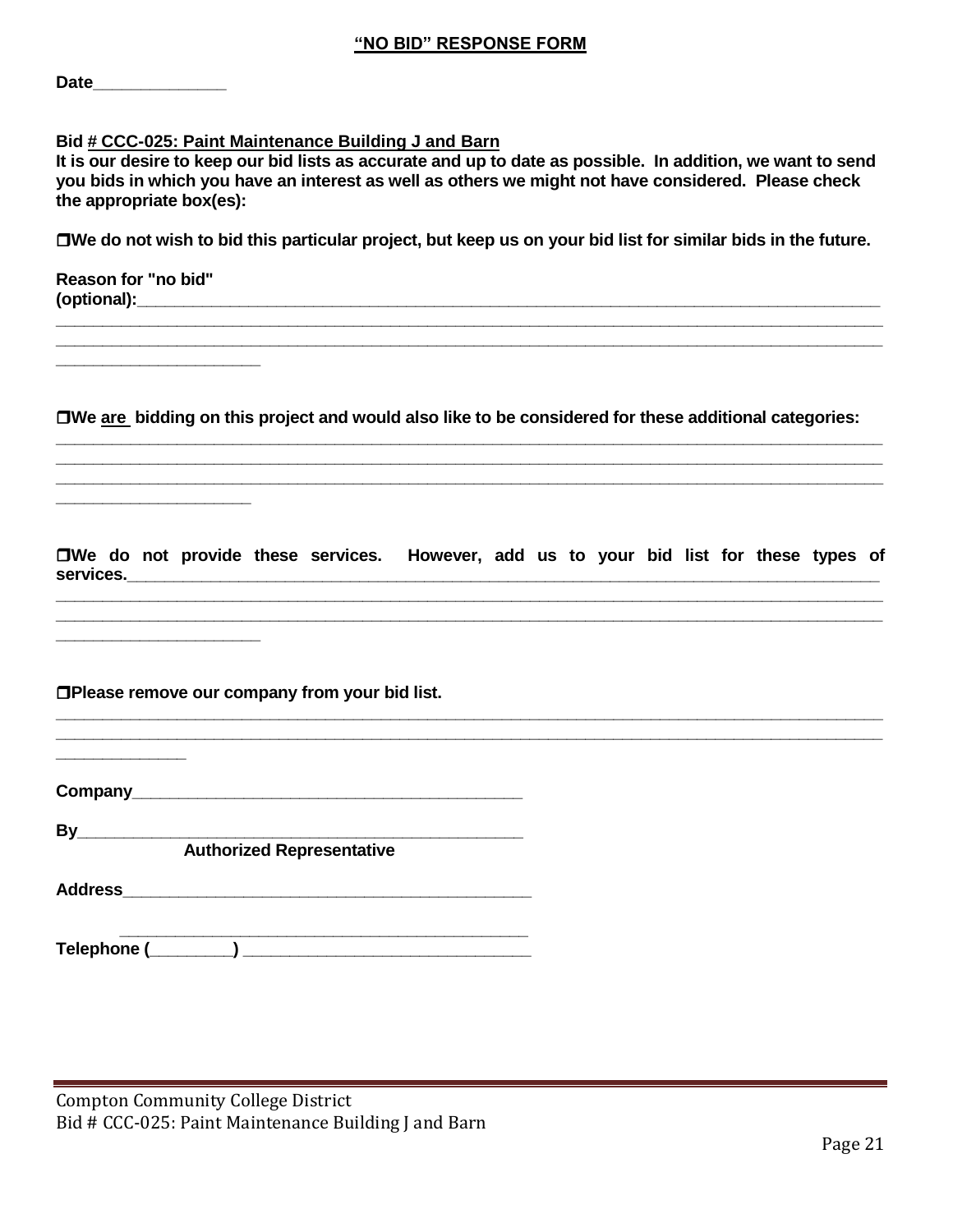#### **PERFORMANCE BOND (CALIFORNIA PUBLIC WORK)**

#### KNOW ALL MEN BY THESE PRESENTS:

THAT WHEREAS, Compton Community College District (sometimes referred to hereinafter as "Obligee") has awarded to \_\_\_\_\_\_\_\_\_\_\_\_\_\_\_\_\_\_\_\_\_\_\_\_\_\_\_\_\_\_\_\_\_ (hereinafter designated as the "CONTRACTOR"), an agreement for the **Paint Maintenance Building J and Barn Project** located at 1111 East Artesia Boulevard, Compton California 90221 ("Contract"); and

WHEREAS, the terms, conditions, covenants, provisions and obligations to be performed by the CONTRACTOR are more particularly set forth in that Contract, which is incorporated in full herein by this reference; and

WHEREAS, the CONTRACTOR is required by said Contract to competently, completely and promptly perform all of the terms, conditions, provisions, covenants, and obligations thereof and to provide a bond guaranteeing the competent, complete and prompt performance thereof.

NOW, THEREFORE, we, \_\_\_\_\_\_\_\_\_\_\_\_\_\_\_\_\_\_\_\_\_\_\_\_\_\_\_\_\_\_\_\_\_\_\_\_\_\_\_\_\_\_\_\_\_\_\_\_\_\_, the undersigned CONTRACTOR, as Principal, and \_\_\_\_\_\_\_\_\_\_\_\_\_\_\_\_\_\_\_\_\_\_\_\_\_\_\_\_\_\_\_\_, a corporation organized and existing under the laws of the State of \_\_\_\_\_\_\_\_\_\_\_\_\_\_\_\_, and duly authorized to transact business under the laws of the State of California, as Surety, are held and firmly bound unto Compton Community College District in the sum of

\_\_\_\_\_\_\_\_\_\_\_\_\_\_\_\_\_\_\_\_\_\_\_\_\_\_\_\_\_\_\_\_\_\_\_\_\_\_\_\_\_\_\_\_\_\_\_\_\_\_\_\_\_\_\_\_\_\_\_\_\_\_\_\_\_\_\_\_\_\_\_\_\_\_\_\_\_\_\_\_\_\_\_\_ Dollars (\$\_\_\_\_\_\_\_\_\_\_\_\_),

said sum being not less than one hundred percent (100%) of the total amount payable by said Obligee under the terms of said Contract, for which amount well and truly to be made, we bind ourselves, our heirs, executors, administrators, successors, and assigns, jointly and severally, firmly by these presents.

THE CONDITION OF THIS OBLIGATION IS SUCH THAT, if the CONTRACTOR, his or her heirs, executors, administrators, successors or assigns, shall in all things stand to and abide by, and well and truly keep and perform all of the terms, conditions, provisions, covenants, and obligations in said Contract, and any alteration thereof made as therein provided, on his or her part, to be kept and performed at the time and in the manner therein specified, and in all respects according to their intent and meaning; and shall faithfully fulfill all guarantees of all materials and workmanship; and indemnify, defend and save harmless the Obligee, its officers and agents, as stipulated in said Contract, then this obligation shall become null and void; otherwise it shall be and remain in full force and effect.

For value received, the Surety hereby stipulates and agrees that no change, extension of time, alteration, addition, or deletion, to the terms, conditions, provisions, covenants, and obligations of the Contract, or to the work to be performed thereunder, or the Specifications accompanying same, shall in any way affect its obligations on this bond, and it does hereby waive notice of any such change, extension of time, alteration, addition, and deletion, to the terms, conditions, provisions, covenants, and obligations of said Contract, or to the Work, or to the Specifications.

No final settlement between the Obligee and the CONTRACTOR shall abridge the right of any beneficiary hereunder, whose claim may be unsatisfied.

CONTRACTOR and Surety agree that if the Obligee is required to engage the services of an attorney in connection with enforcement of the bond, CONTRACTOR and Surety shall pay Obligee's reasonable attorneys' fees incurred, with or without suit, in addition to the above sum.

In the event suit is brought upon this bond by the DISTRICT and judgment is recovered, the Surety shall pay all costs incurred by the DISTRICT in such suit, including reasonable attorneys' fees to be fixed by the Court regardless of whether such fees and costs exceed the penal sum of this bond.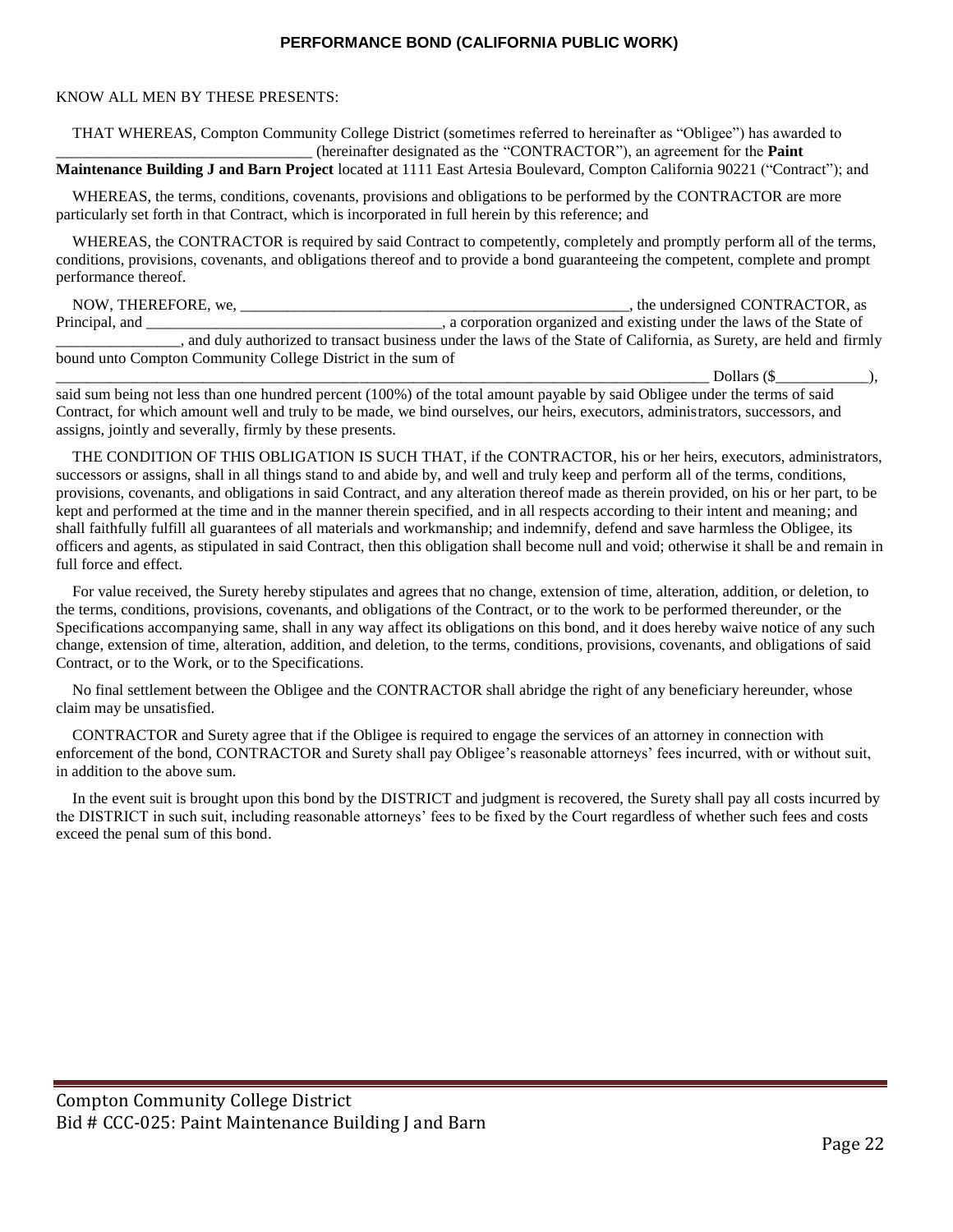| IN WITNESS WHEREOF, we have hereunto set our hands and seals this _________ day of ________________, 20____.                                                                                                                  |  |
|-------------------------------------------------------------------------------------------------------------------------------------------------------------------------------------------------------------------------------|--|
| PRINCIPAL/CONTRACTOR:<br><u> 1989 - Johann Stoff, amerikansk politiker (d. 1989)</u>                                                                                                                                          |  |
| By: $\overline{\phantom{a}}$                                                                                                                                                                                                  |  |
| <b>SURETY:</b>                                                                                                                                                                                                                |  |
| the control of the control of the control of the control of the control of the control of the control of the control of the control of the control of the control of the control of the control of the control of the control |  |
| By: $\qquad \qquad$                                                                                                                                                                                                           |  |
| Attorney-in-Fact                                                                                                                                                                                                              |  |
|                                                                                                                                                                                                                               |  |
|                                                                                                                                                                                                                               |  |

Performance Bond, Page 2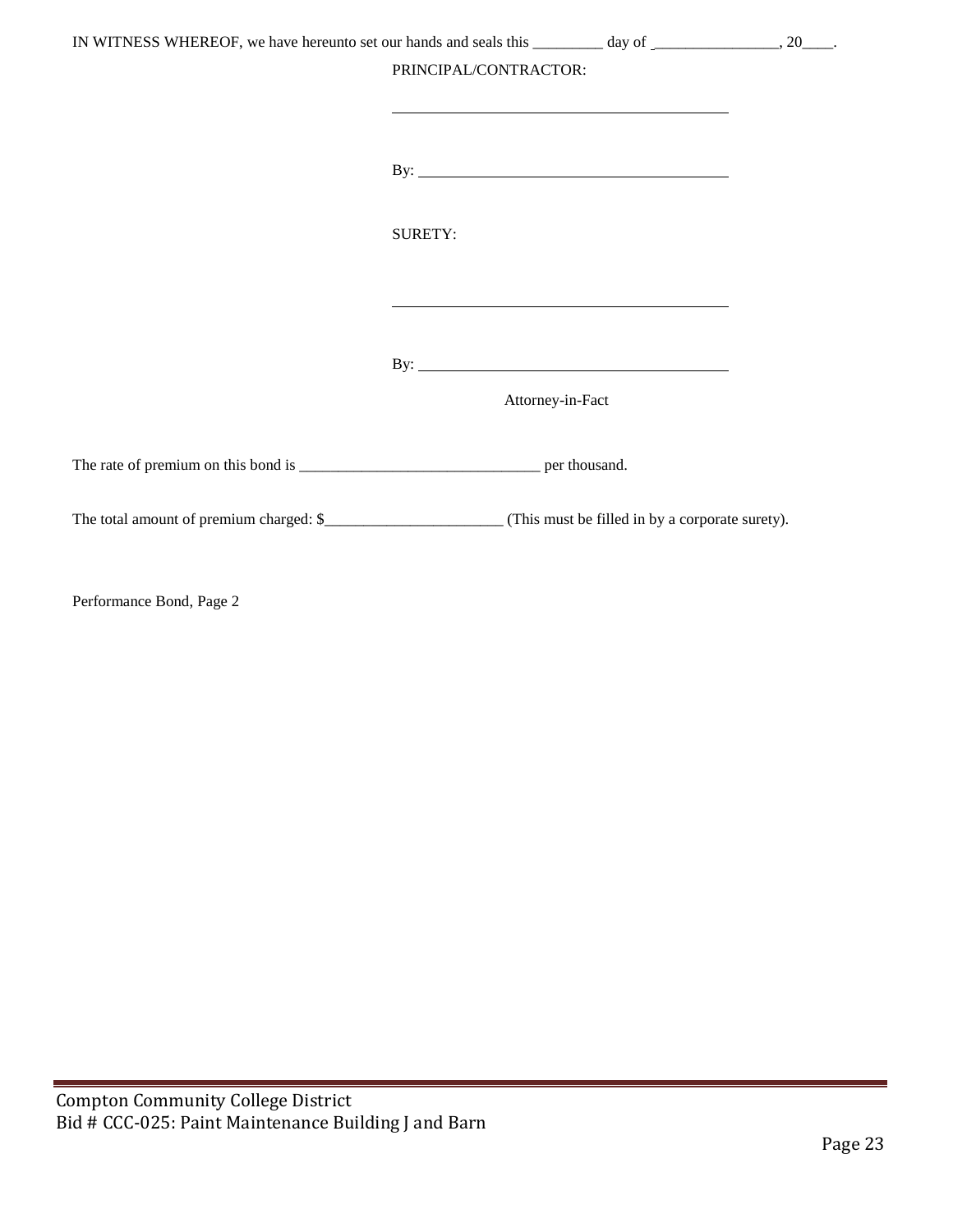## **IMPORTANT: THIS IS A REQUIRED FORM AND MAY NOT BE ALTERED AND/OR CHANGED**

Surety companies executing bonds must possess a certificate of authority from the California Insurance Commissioner authorizing them to write surety insurance defined in California Insurance Code section 105, and if the work or Project is financed, in whole or in part, with federal, grant or loan funds, Surety's name must also appear on the Treasury Department's most current list (Circular 570 as amended).

Any claims under this bond may be addressed to:

| (Name and Address of Surety)                           | (Name and Address of agent or representative for<br>service for service of process in California)                                                                                                                                                              |
|--------------------------------------------------------|----------------------------------------------------------------------------------------------------------------------------------------------------------------------------------------------------------------------------------------------------------------|
|                                                        |                                                                                                                                                                                                                                                                |
| <b>STATE OF CALIFORNIA</b><br>SS.                      |                                                                                                                                                                                                                                                                |
| COUNTY OF _____                                        |                                                                                                                                                                                                                                                                |
|                                                        | On this _____________ day of ______________, in the year _________, before me, _________________, a Notary Public in and for said<br>State, personally appeared ______________, known to me to be the person whose name is subscribed within the instrument as |
| (Surety) thereto and his own name as Attorney-in-Fact. |                                                                                                                                                                                                                                                                |
| Notary Public in and for said State                    | (SEAL)                                                                                                                                                                                                                                                         |

Commission expires:

NOTE: A copy of the power-of-attorney to local representatives of the bonding company must be attached hereto.

#### **THIS FORM IS MANDATORY AND NO CHANGE, MEODIFICATION AND/OR ALTERATION THEREOF WILL BE ACCEPTED BY THE OWNER.**

Performance Bond, Page 3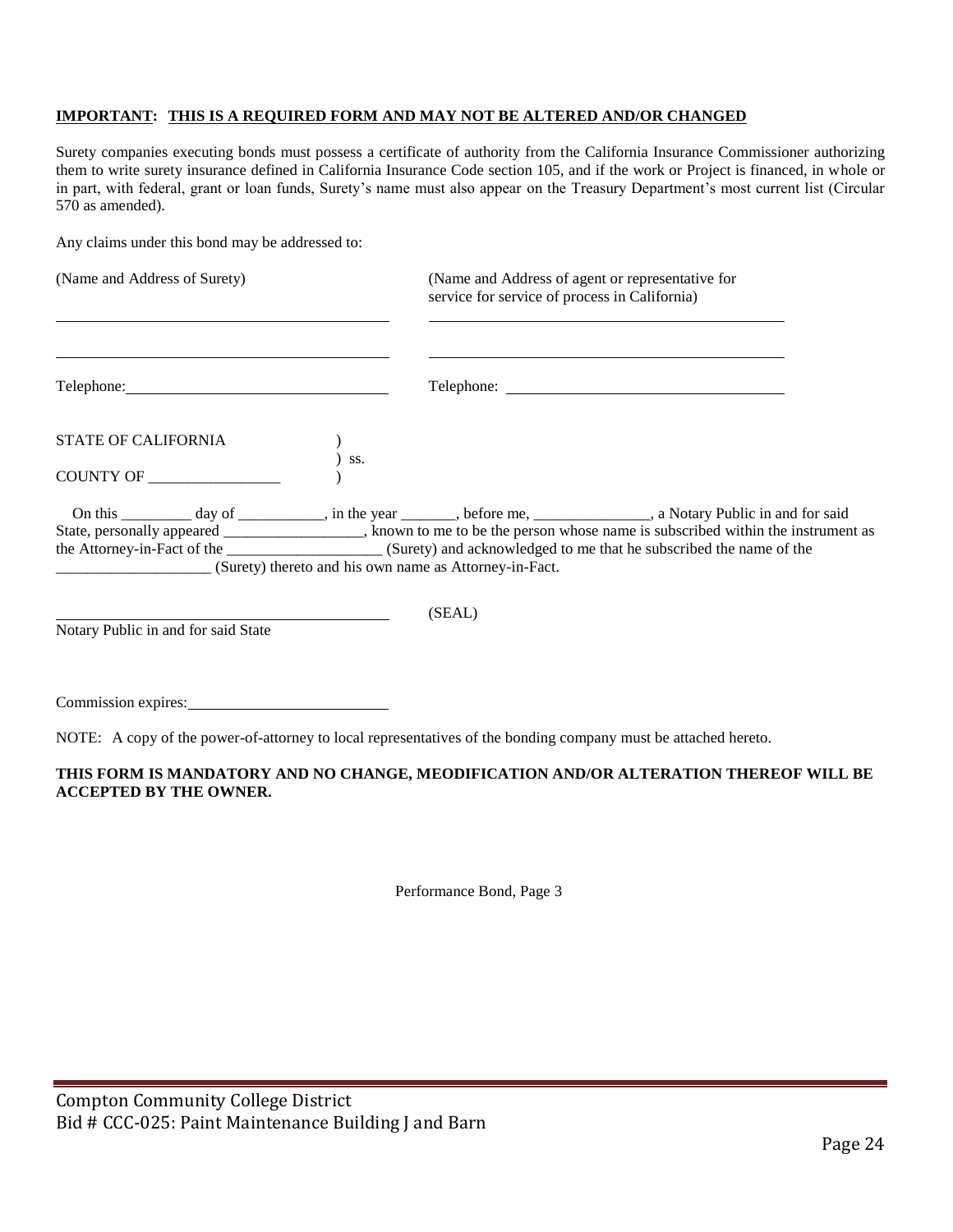#### **PAYMENT BOND (CALIFORNIA PUBLIC WORK) Required Action By Contractor – Posting of the Payment Bond:**

Contractor shall post at the jobsite a complete copy of the actual payment bond issued. The copy of the payment bond shall be posted outside, but protected from the elements, so that all the information contained in the payment bond issued shall be legible and available to all those persons who the law permits to make a claim against said bond.

#### **KNOW ALL MEN BY THESE PRESENTS:**

THAT WHEREAS, Compton Community College District (sometimes referred to hereinafter as "Obligee") has awarded to \_\_\_\_\_\_\_\_\_\_\_\_\_\_\_\_\_\_\_\_\_\_\_\_\_\_\_\_\_\_\_\_\_\_\_\_\_\_\_\_\_\_\_ (hereinafter designated as the "CONTRACTOR"), an agreement for the work described as follows: **CCC-025: Paint Maintenance Building J and Barn (**hereinafter referred to as the "Public Work"); and

WHEREAS, said CONTRACTOR is required to furnish a bond in connection with said Contract, and pursuant to California Civil Code section 3247, and/or other applicable laws;

NOW, THEREFORE, We, the undersigned CONTRACTOR, as Principal; and \_\_\_\_\_\_\_\_\_\_\_\_\_\_\_\_\_\_\_\_\_\_\_\_\_\_\_\_\_\_\_\_, a corporation organized and existing under the laws of the State of, and duly authorized to transact business under the laws of the State of California, as Surety, are held and firmly bound unto Compton Community College District, and to any and all persons, companies, or corporations entitled by law to file stop notices under California Civil Code section 3181, or any person, company, or corporation entitled to make a claim on this bond, in the sum of

\_\_\_\_\_\_\_\_\_\_\_\_\_\_\_\_\_\_\_\_\_\_\_\_\_ Dollars (\$\_\_\_\_\_\_\_\_\_\_\_\_\_\_), said sum being not less than one hundred percent (100%) of the total amount payable by said Obligee under the terms of said Contract, for which payment will and truly to be made, we bind ourselves, our heirs, executors and administrators, successors and assigns, jointly and severally, firmly by these presents.

THE CONDITION OF THIS OBLIGATION IS SUCH that if said Principal, its heirs, executors, administrators, successors, or assigns, or subcontractor, shall fail to pay any person or persons named in Civil Code section 3181; or fail to pay for any materials, provisions, or other supplies, used in, upon, for, or about the performance of the work contracted to be done, or for any work or labor thereon of any kind, or for amounts due under the Unemployment Insurance Code, with respect to work or labor thereon of any kind; or shall fail to deduct, withhold, and pay over to the Employment Development Department, any amounts required to be deducted, withheld, and paid over by Unemployment Insurance Code section 13020 with respect to work and labor thereon of any kind, then said Surety will pay for the same, in an amount not exceeding the amount herein above set forth, and in the event suit is brought upon this bond, also will pay such reasonable attorneys' fees as shall be fixed by the court, awarded and taxed as provided in California Civil Code sections 3247 et. seq., and/or other applicable laws.

This bond shall inure to the benefit of any person named in Civil Code section 3181 giving such person or his/her assigns a right of action in any suit brought upon this bond.

It is further stipulated and agreed that the Surety of this bond shall not be exonerated or released from the obligation of the bond by any change, extension of time for performance, addition, alteration or modification in, to, or of any contract, plans, or specifications, or agreement pertaining or relating to any scheme or work of improvement herein above described; or pertaining or relating to the furnishing of labor, materials, or equipment therefore; nor by any change or modification of any terms of payment or extension of time for payment pertaining or relating to any scheme or work of improvement herein above described; nor by any rescission or attempted rescission of the contract, agreement or bond; nor by any conditions precedent or subsequent in the bond attempting to limit the right of recovery of claimants otherwise entitled to recover under any such contract or agreement or under the bond; nor by any fraud practiced by any person other than the claimant seeking to recover on the bond; and that this bond be construed most strongly against the Surety and in favor of all persons for whose benefit such bond is given; and under no circumstances shall the Surety be released from liability to those for whose benefit such bond has been given, by reason of any breach of contract between the DISTRICT and the CONTRACTOR or on the part of any obligee named in such bond; that the sole condition of recovery shall be that the claimant is a person described in California Civil Code sections 3110 and 3112, and who has not been paid the full amount of his or her claim; and that the Surety does hereby waive notice of any such change, extension of time, addition, alteration or modification herein mentioned.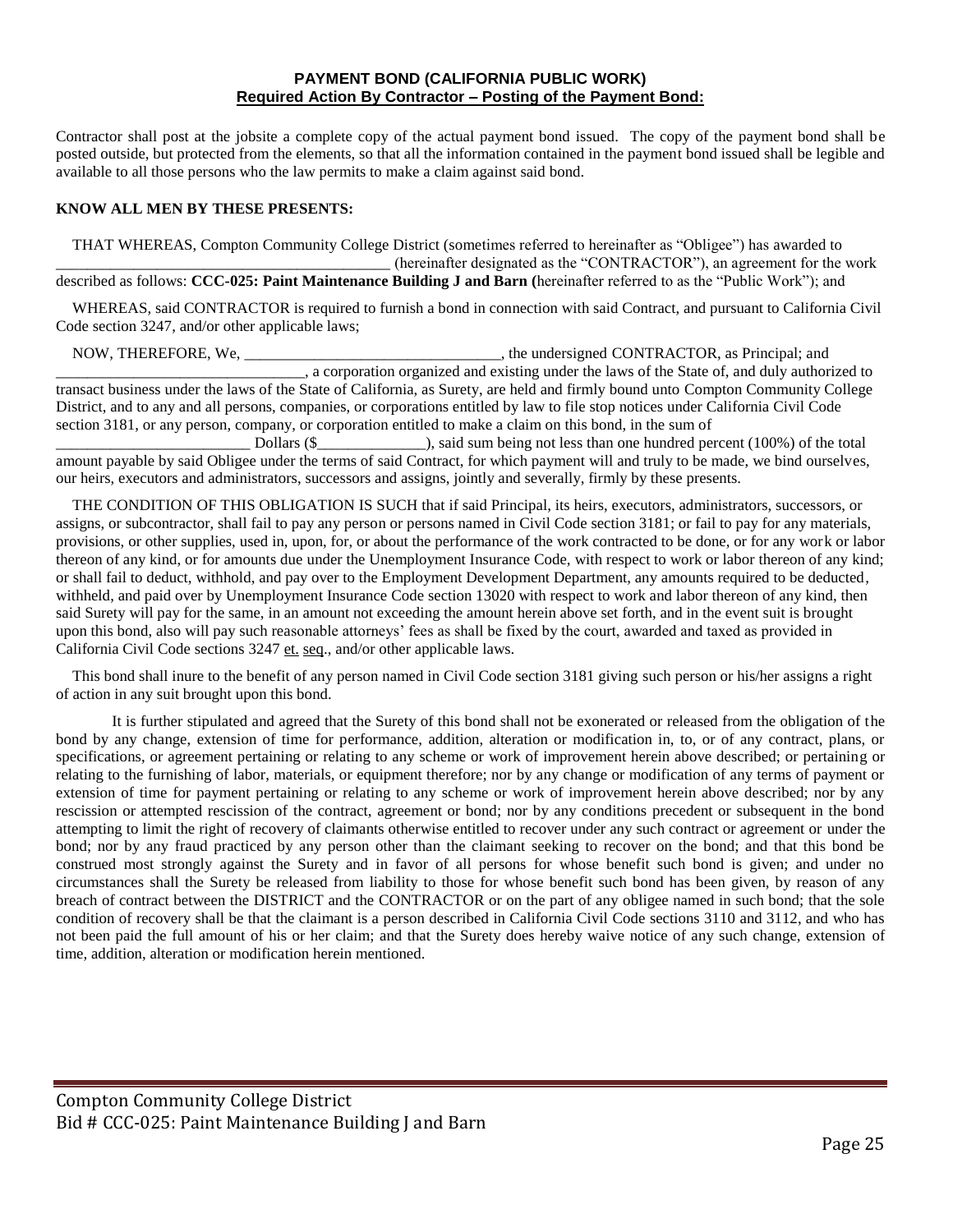| IN WITNESS WHEREOF, we have hereunto set our hands and seals this |  |
|-------------------------------------------------------------------|--|
|-------------------------------------------------------------------|--|

 $\frac{1}{\text{day of}}$  and set our hands and set our hands and set our hands and seals the set of  $\frac{1}{\text{day of}}$ .

## PRINCIPAL/CONTRACTOR:

By:

SURETY:

By:

Attorney-in-Fact

**Payment Bond, page 2**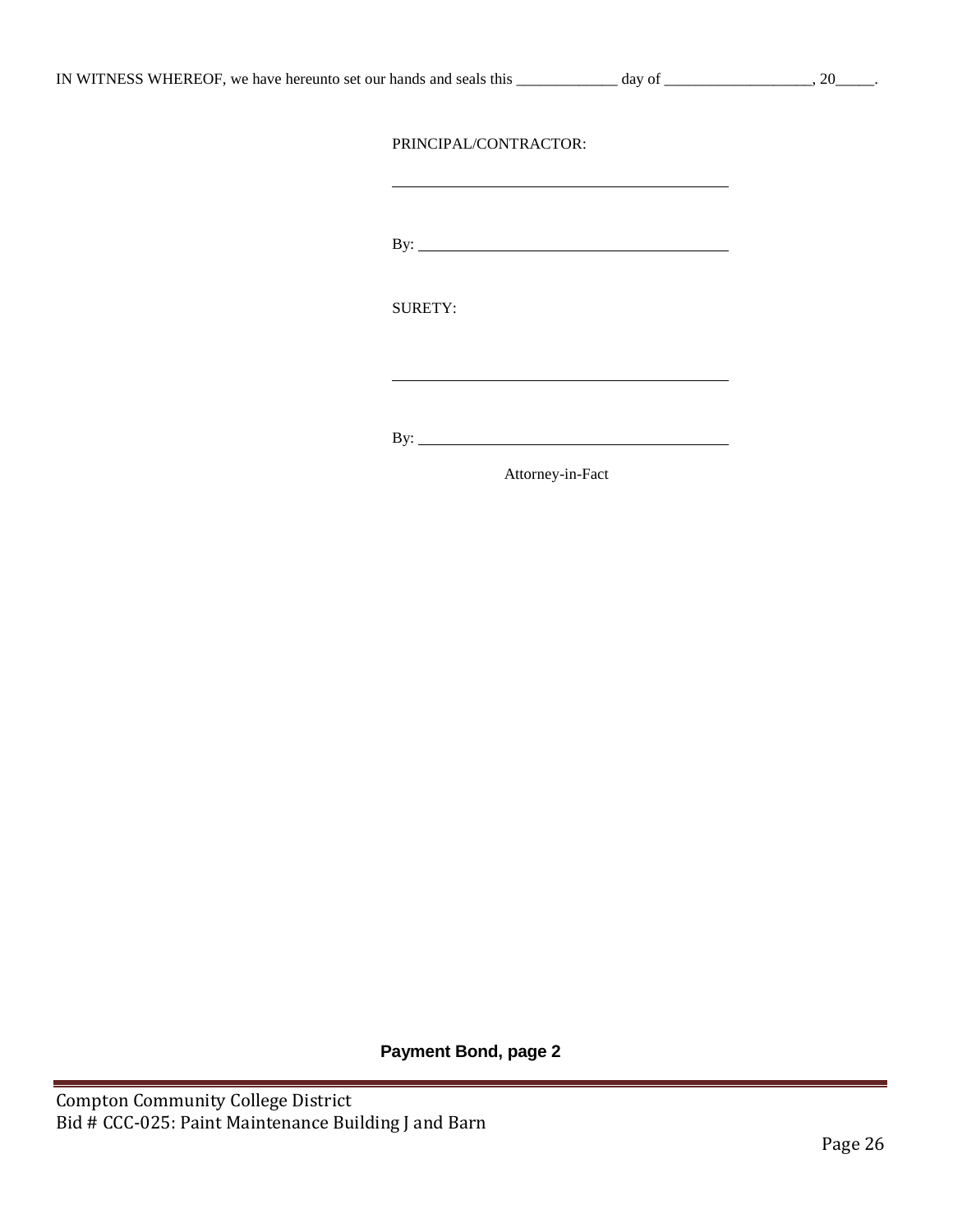#### **IMPORTANT: THIS IS A REQUIRED FORM AND MAY NOT BE ALTERED OR CHANGED**

Surety companies executing bonds must possess a certificate of authority from the California Insurance Commissioner authorizing them to write surety insurance defined in California Insurance Code section 105, and if the work or Project is financed, in whole or in part, with federal, grant or loan funds, Surety's name must also appear on the Treasury Department's most current list (Circular 570 as amended).

Any claims under this bond may be addressed to:

| (Name and Address of Surety)                           |     | (Name and Address of agent or representative for<br>service for service of process in California)                           |
|--------------------------------------------------------|-----|-----------------------------------------------------------------------------------------------------------------------------|
|                                                        |     |                                                                                                                             |
| STATE OF CALIFORNIA                                    | SS. |                                                                                                                             |
| COUNTY OF                                              |     |                                                                                                                             |
|                                                        |     | On this ____________ day of ____________, in the year ________, before me, _______________, a Notary Public in and for said |
|                                                        |     | State, personally appeared _______________, known to me to be the person whose name is subscribed within the instrument as  |
|                                                        |     |                                                                                                                             |
| (Surety) thereto and his own name as Attorney-in-Fact. |     |                                                                                                                             |
|                                                        |     | (SEAL)                                                                                                                      |
| Notary Public in and for said State                    |     |                                                                                                                             |

Commission expires:

NOTE: A copy of the power-of-attorney to local representatives of the bonding company must be attached hereto.

#### **THIS FORM IS MANDATORY AND NO CHANGE, MODIFICATION AND/OR ALTERATION THEREOF WILL BE ACCEPTED BY THE OWNER.**

**Payment Bond, Page 3**